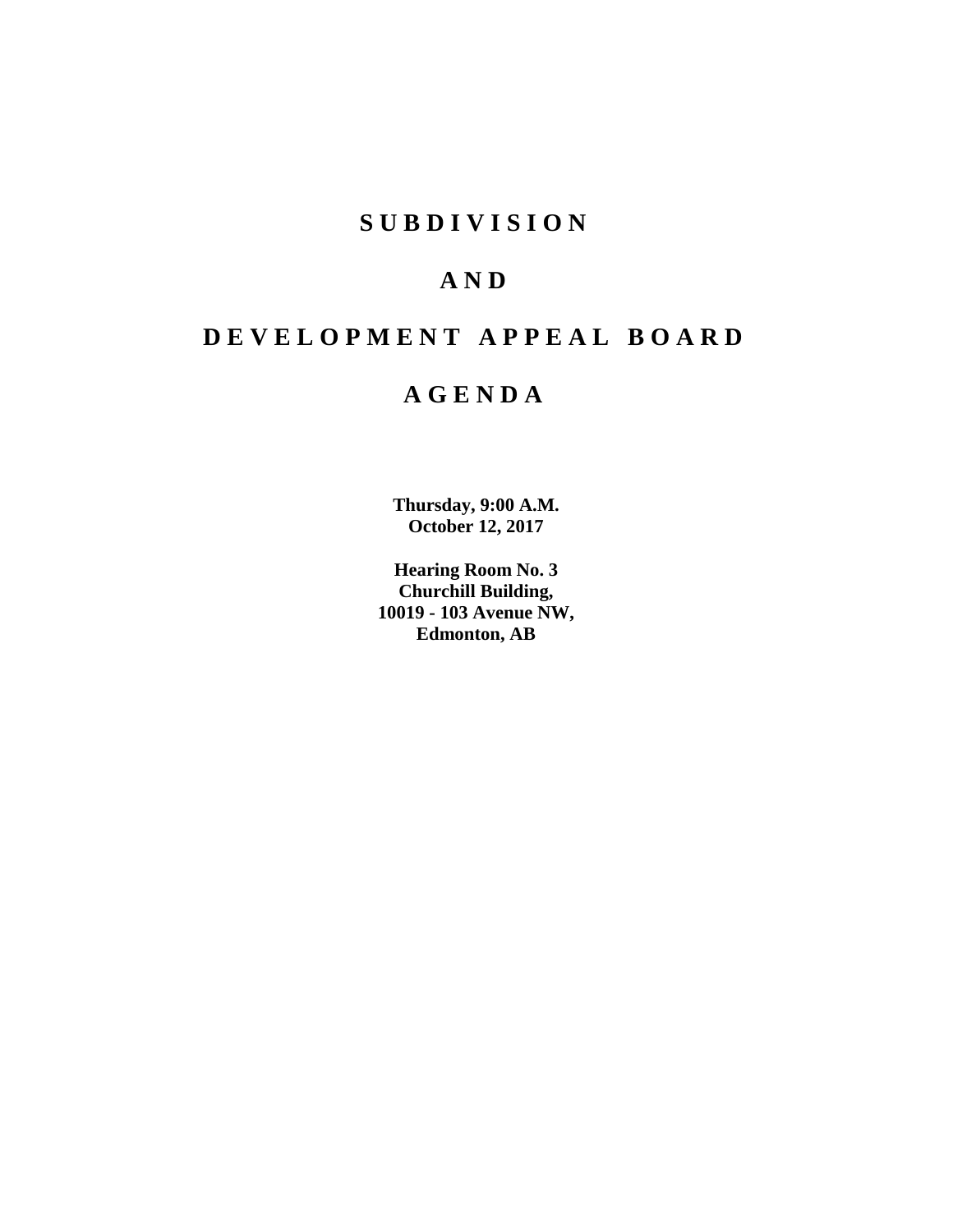# **SUBDIVISION AND DEVELOPMENT APPEAL BOARD HEARING ROOM NO. 3**

|              | 9:00 A.M.    | SDAB-D-17-185 | Install (1) Freestanding Minor Digital On-<br>premises Off-premises Sign (2 Digital panels<br>6.1 metres by 3.0 metres facing North / South)<br>(PATTISON-PARSONS CENTRE) and remove<br>(1) existing Freestanding Minor Digital On-<br>premises Off-premises Sign DP: 073174988-<br>004. |
|--------------|--------------|---------------|------------------------------------------------------------------------------------------------------------------------------------------------------------------------------------------------------------------------------------------------------------------------------------------|
|              |              |               | 2951 - Ellwood Drive SW<br>Project No.: 246876876-001                                                                                                                                                                                                                                    |
| $\mathbf{I}$ | 11:00 A.M.   | SDAB-D-17-186 | <b>Construct 5 Dwellings of Apartment Housing</b><br>8523 - 106A Street NW                                                                                                                                                                                                               |
|              | <b>NOTE:</b> |               | Project No.: 188393939-005<br>Unless otherwise stated, all references to "section numbers" refer to<br>the authority under the Edmonton Zoning Bylaw 12800.                                                                                                                              |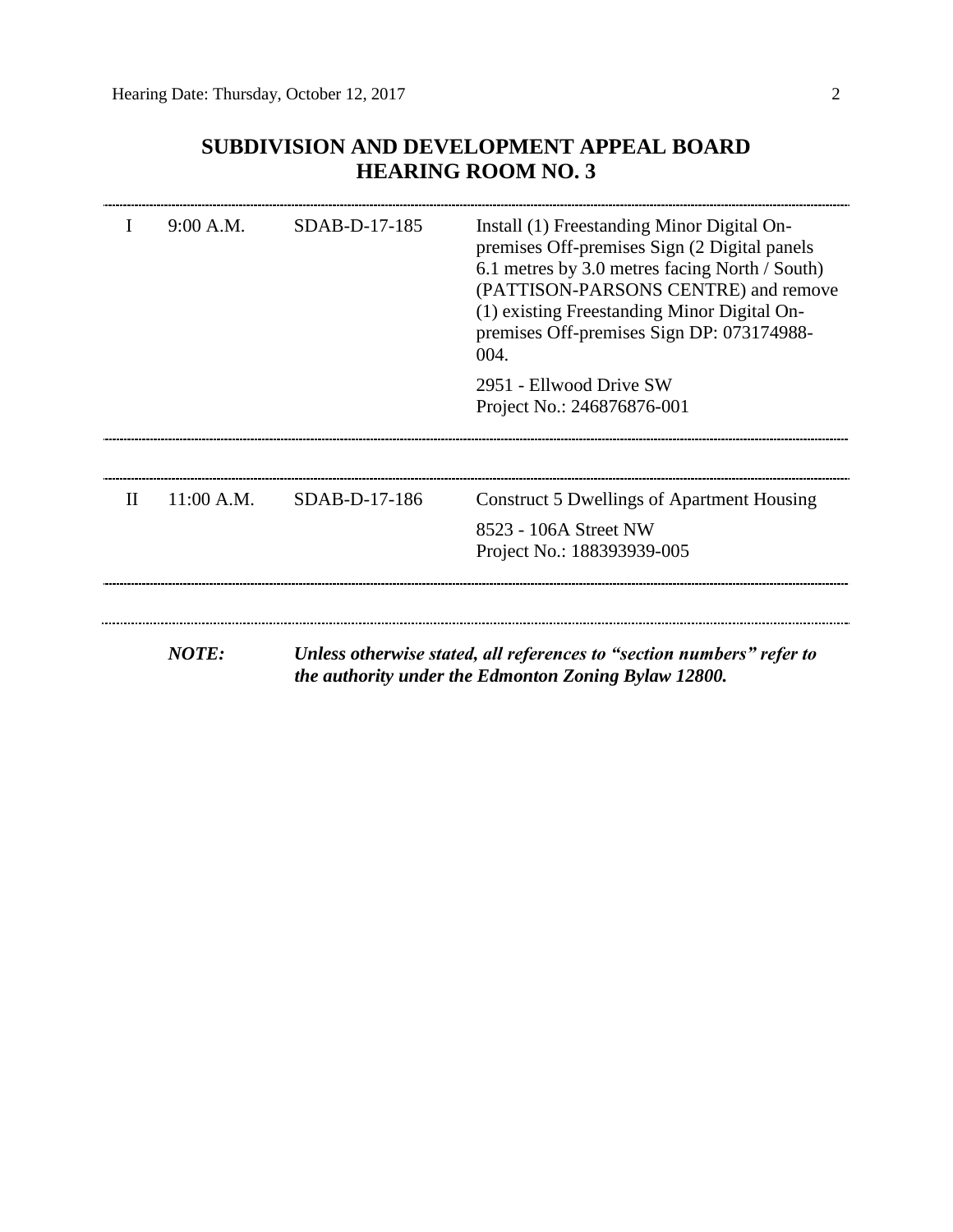| <b>ITEM I: 9:00 A.M.</b> |                                                        | FILE: SDAB-D-17-185                                                                                                                                                                                                                                                       |  |  |  |
|--------------------------|--------------------------------------------------------|---------------------------------------------------------------------------------------------------------------------------------------------------------------------------------------------------------------------------------------------------------------------------|--|--|--|
|                          | AN APPEAL FROM THE DECISION OF THE DEVELOPMENT OFFICER |                                                                                                                                                                                                                                                                           |  |  |  |
|                          | <b>APPELLANT:</b>                                      |                                                                                                                                                                                                                                                                           |  |  |  |
|                          | <b>APPLICATION NO.:</b>                                | 246876876-001                                                                                                                                                                                                                                                             |  |  |  |
|                          | <b>APPLICATION TO:</b>                                 | Install (1) Freestanding Minor Digital On-<br>premises Off-premises Sign (2 Digital<br>panels 6.1m x 3.0m facing North / South)<br>(PATTISON-PARSONS CENTRE) and<br>remove (1) existing Freestanding Minor<br>Digital On-premises Off-premises Sign<br>DP: 073174988-004. |  |  |  |
|                          | <b>DECISION OF THE</b><br>DEVELOPMENT AUTHORITY:       | Refused                                                                                                                                                                                                                                                                   |  |  |  |
|                          | <b>DECISION DATE:</b>                                  | September 7, 2017                                                                                                                                                                                                                                                         |  |  |  |
|                          | <b>DATE OF APPEAL:</b>                                 | September 19, 2017                                                                                                                                                                                                                                                        |  |  |  |
|                          | MUNICIPAL DESCRIPTION<br>OF SUBJECT PROPERTY:          | 2951 - Ellwood Drive SW                                                                                                                                                                                                                                                   |  |  |  |
|                          | <b>LEGAL DESCRIPTION:</b>                              | Plan 1024895 Unit 33                                                                                                                                                                                                                                                      |  |  |  |
|                          | ZONE:                                                  | EIB - Ellerslie Industrial Business Zone                                                                                                                                                                                                                                  |  |  |  |
|                          | <b>OVERLAY:</b>                                        | Special Area Ellerslie Industrial                                                                                                                                                                                                                                         |  |  |  |
|                          | <b>STATUTORY PLAN:</b>                                 | N/A                                                                                                                                                                                                                                                                       |  |  |  |
|                          |                                                        |                                                                                                                                                                                                                                                                           |  |  |  |

# *Grounds for Appeal*

The Appellant provided the following reasons for appealing the decision of the Development Authority:

We are solicitors for Pattison Outdoor Advertising, the Applicant in the above noted matter. Our clients' Development Permit Application has been refused. On behalf of our clients, we hereby appeal the refusal on the following grounds:

1. Minor Digital On-premises Off-premises Signs are an available Use in the (EIB) Ellerslie Industrial Business Zone.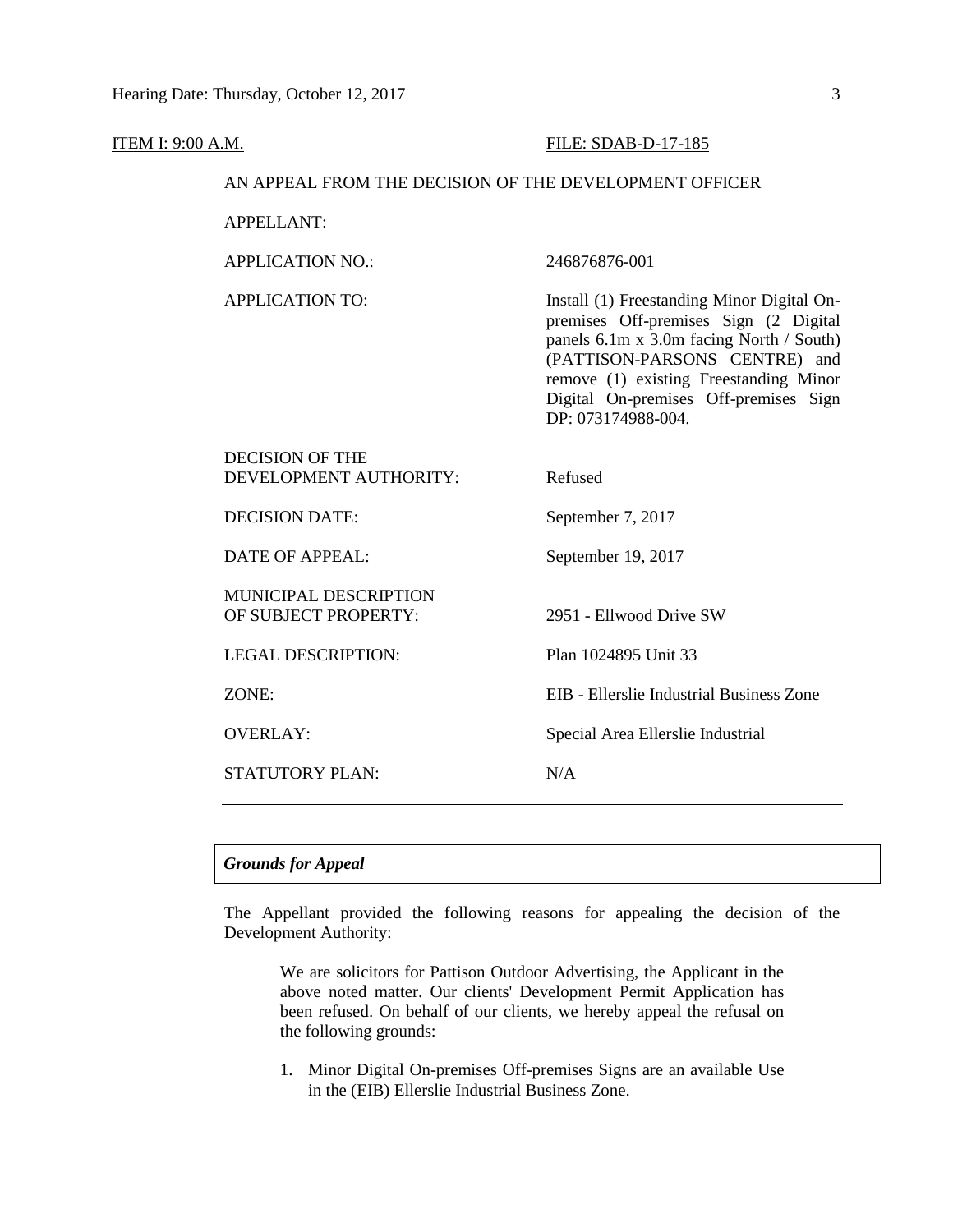- 2. The subject condominium unit was approved at this specific location with full knowledge that a sign of this size would be located here. If any variances are required, they should respect the subdivision approval.
- 3. To the extent any variance may be required, it is submitted that granting the same would be appropriate in the circumstances and that the proposed development would not would not unduly interfere with the amenities of the neighbourhood nor materially interfere with or affect the use, enjoyment or value of neighbouring parcels of land.
- 4. The City's Transportation Department has no objections to the proposed development of which we are aware.
- 5. Such further and other reasons as may be presented at the hearing of this appeal.

# *General Matters*

The *Municipal Government Act*, RSA 2000, c M-26 states the following:

#### **Grounds for appeal**

**685(1)** If a development authority

(a) fails or refuses to issue a development permit to a person,

(b) issues a development permit subject to conditions, or

(c) issues an order under section 645, the person applying for the permit or affected by the order under section 645 may appeal to the subdivision and development appeal board.

(2) In addition to an applicant under subsection (1), any person affected by an order, decision or development permit made or issued by a development authority may appeal to the subdivision and development appeal board.

(3) Despite subsections (1) and (2), no appeal lies in respect of the issuance of a development permit for a permitted use unless the provisions of the land use bylaw were relaxed, varied or misinterpreted.

## **Appeals**

- **686(1)** A development appeal to a subdivision and development appeal board is commenced by filing a notice of the appeal, containing reasons, with the board within 14 days,
	- (a) in the case of an appeal made by a person referred to in section 685(1), after
		- (i) the date on which the person is notified of the order or decision or the issuance of the development permit, or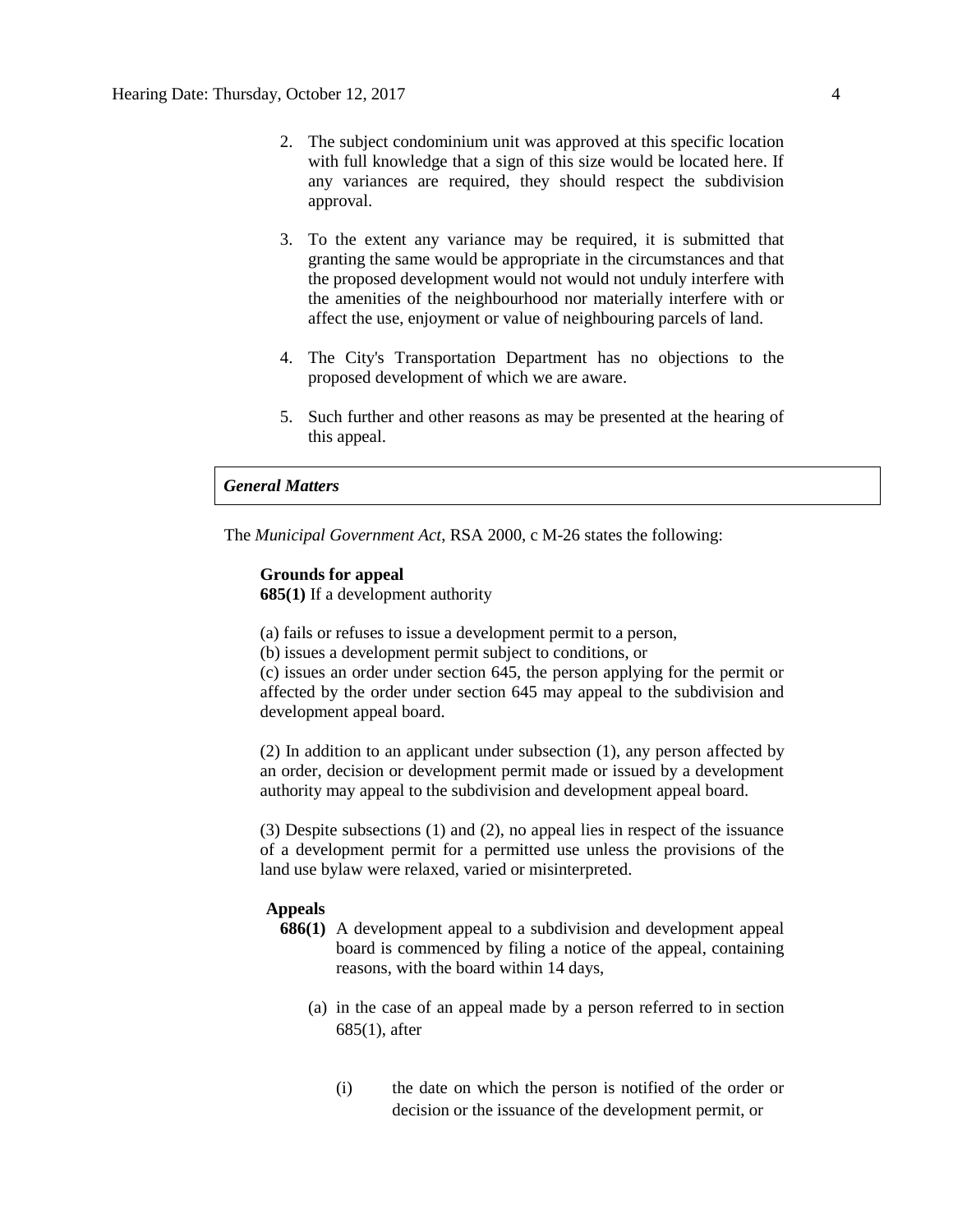or

…

(b) in the case of an appeal made by a person referred to in section 685(2), after the date on which the notice of the issuance of the permit was given in accordance with the land use bylaw.

#### **Hearing and decision**

**687(3)** In determining an appeal, the subdivision and development appeal board

…

- (a.1) must comply with the land use policies and statutory plans and, subject to clause (d), the land use bylaw in effect;
- …
- (c) may confirm, revoke or vary the order, decision or development permit or any condition attached to any of them or make or substitute an order, decision or permit of its own;
- (d) may make an order or decision or issue or confirm the issue of a development permit even though the proposed development does not comply with the land use bylaw if, in its opinion,
	- (i) the proposed development would not
		- (A) unduly interfere with the amenities of the neighbourhood, or
		- (B) materially interfere with or affect the use, enjoyment or value of neighbouring parcels of land,

and

(ii) the proposed development conforms with the use prescribed for that land or building in the land use bylaw.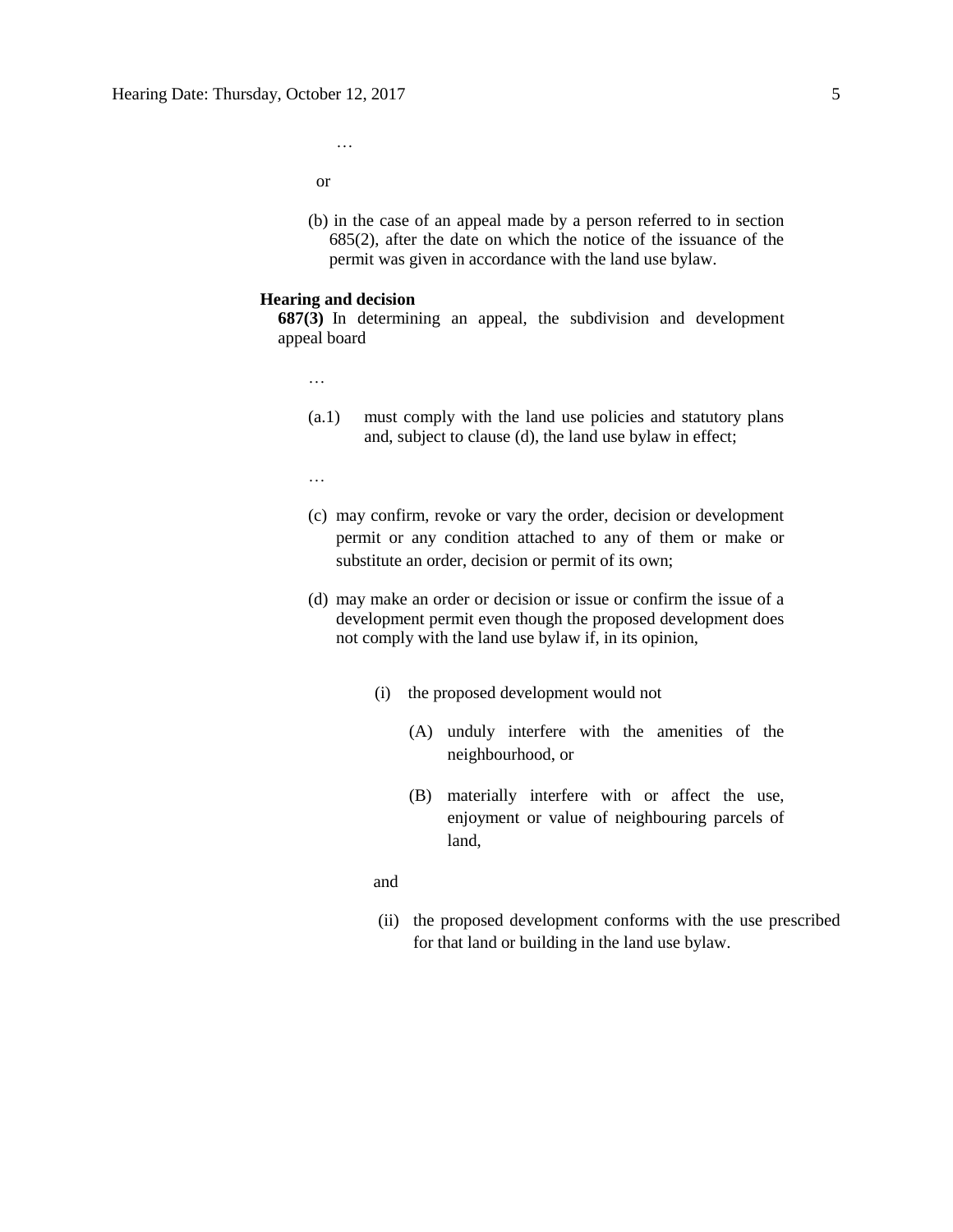### **General Provisions from the** *Edmonton Zoning Bylaw:*

Section 930.4(1) states the **General Purpose** of the **(EIB) Ellerslie Industrial Business Zone** is to provide for light industrial businesses and high technology development that carries out their operations such that no nuisance factor is created or apparent outside an enclosed building and such that the Zone is compatible with any adjacent Non-industrial Zone.

Section 930.4(3)(33) states a **Minor Digital On-premises Off-premises Sign** is a **Discretionary Use** in the **(EIB) Ellerslie Industrial Business Zone**.

Under Section 7.9(7), **Minor Digital On-premises Off-premises Signs** means any Sign that is remotely changed on or off Site and has a Message Duration greater than or equal to 6 seconds. Minor Digital On-premises Off-premises Signs incorporate a technology or method allowing the Sign to change Copy without having to physically or mechanically replace the Sign face or its components. The Copy on such Sign may include Copy from Minor Digital On-premises Signs and Minor Digital Off-premises Signs.

Section 930.4(4)(12) states Signs shall comply with the regulations found in Schedule 59J.

Section 900.2(5) states if unique Zones are to be created for use within the Special Area, the section in this Bylaw, establishing the Special Area must:

- a. specify a unique Zone name that shall not be confused with any conventional Zone;
- b. include a statement describing the General Purpose of the unique Zone;
- c. contain Permitted and Discretionary Uses;
- d. contain regulations pertaining to the Permitted and Discretionary Use opportunities; and
- e. contain any additional regulations that may be deemed necessary, pertaining to Discretionary Use opportunities.

Section 900.4(1) states where the regulations of a conventional Zone are varied, those regulations of the Special Area shall be substituted for the specified regulations of the underlying Zone. Where there appears to be a conflict between the provisions of this Overlay and those of the underlying Zone, the Special Area Provisions shall take precedence and effect.

#### **Development Officer's Determination**

**Minor Digital On-premises Off-premises Signs are a Discretionary Use (Reference Section 930.4(3)(33) in the (EIB) Ellerslie Industrial Business Zone, which references Sign Schedule 59J. Sign Schedule 59J does not address Minor Digital Onpremises Off-premises Signs. The Development Authority has determined Sign Schedule 59F shall apply.**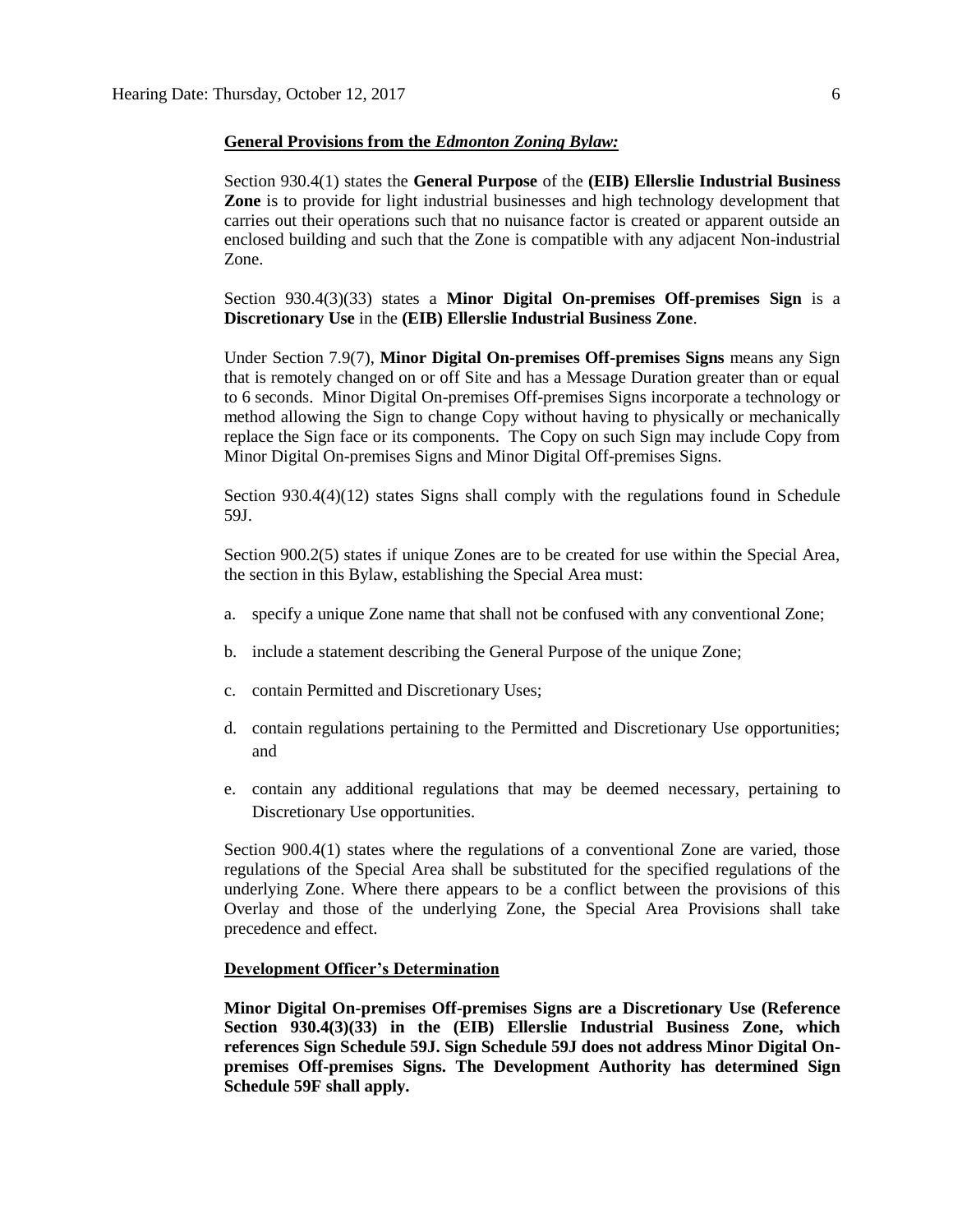## *Setback*

Section 930.4(4)(3) states a minimum Setback of 6.0 metres shall be required where any lot line of a Site abuts a public roadway, other than a Lane, abuts the property line of a Commercial Zone, a Residential Zone, a storm water management facility or the private open space corridor, as defined in the Ellerslie Area Structure Plan.

#### **Development Officer's Determination**

A minimum Setback of 6.0 metres shall be required where any lot line of a Site abuts a public roadway, other than a Lane, abuts the property line of a Commercial Zone, a Residential Zone, a storm water management facility or the private open space corridor, as defined in the Ellerslie Area Structure Plan. (Reference Section 930.4(4)(3)).

Proposed Setback: 0.13 metres Deficient by: 5.87 metres

#### *Setback*

Section 59F.3(6)(j) states proposed Signs with an Area greater than 8.0 square metres shall not be located within any Setback.

#### **Development Officer's Determination**

Proposed Signs with an Area greater than 8.0 square metres shall not be located within any Setback; (Reference Section 59F.3(6)(j)) Proposed Sign is 18.3 square metres

Proposed Sign Area (Digital Copy): 18.3 square metres Required Setback in EIB and IB Zones: 6.0 metres Proposed Setback: 0.13 metres Deficient by: 5.87 metres

### *Separation Distance*

Section 59F.3(6)(e) states proposed Sign locations shall be separated from any other Digital Sign greater than 8.0 square metres or Off-premises Sign as follows:

| Proposed Sign Area                | Minimum separation distance from      |  |  |
|-----------------------------------|---------------------------------------|--|--|
|                                   | Digital Signs greater than 8.0 square |  |  |
|                                   | metres or other Off-premises Sign     |  |  |
| Greater than 8.0 square metres to | 100 metres                            |  |  |
| less than 20 square metres        |                                       |  |  |
| 20 square metres to 40 square     | 200 metres                            |  |  |
| metres                            |                                       |  |  |
| Greater than 40 square metres     | 300 metres                            |  |  |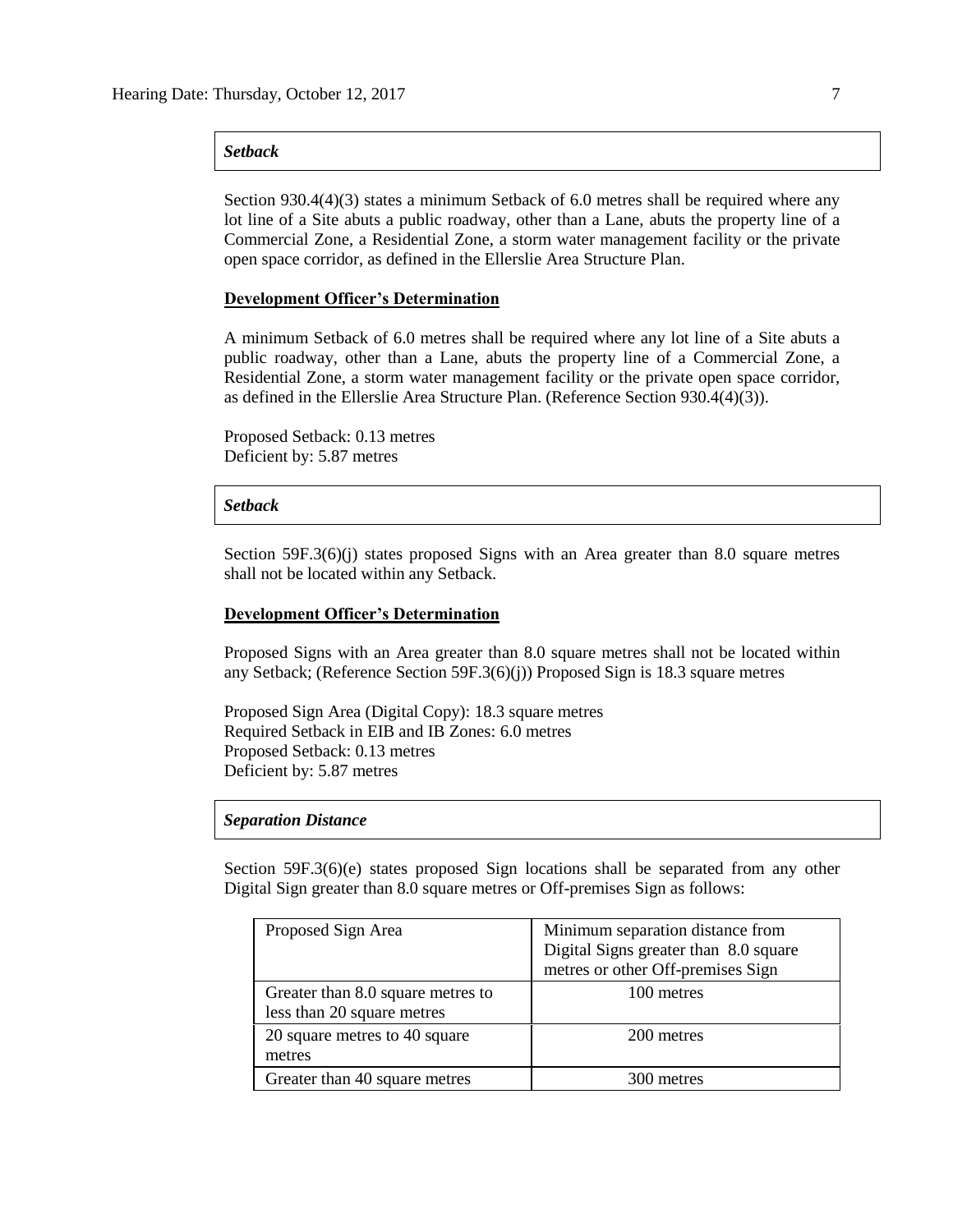The separation shall be applied from the larger Off-premises Sign or Digital Sign location.

# **Development Officer's Determination**

Proposed Sign locations shall be separated from Digital Signs greater than 8.0 square metres or Off-premises Signs greater than 20 square metres by 200 metres. The separation shall be applied from the larger Off-premises Sign or Digital Sign location.

Area of Existing PATTISON Sign (DP: 127575465-001): 21 square metres Location: 721 Parsons Road SW Required Separation Distance: 200 metres Proposed Separation Distance: approximately 175 metres Deficient by: approximately 25 metres

| <b>Application Number</b> | <b>Description</b>                                                                                                                                                                                                                              | <b>Decision</b>                                                                                                                                                                                              |
|---------------------------|-------------------------------------------------------------------------------------------------------------------------------------------------------------------------------------------------------------------------------------------------|--------------------------------------------------------------------------------------------------------------------------------------------------------------------------------------------------------------|
| SDAB-D-17-028             | To add a Bar and<br>Neighbourhood Pub<br>(82.9 square metres of<br>public space) to an<br>existing General<br>Industrial Use and to<br>construct interior<br>alterations - (Town<br>Square Brewing)                                             | February 15, 2017; The<br>appeal is DENIED and<br>the decision of the<br>Development Officer is<br><b>CONFIRMED.</b> The<br>development is<br><b>GRANTED</b> as approved<br>by the Development<br>Authority. |
| SDAB-D-15-250             | To change the digital<br>panels of a Freestanding<br>Minor Digital On-<br>Premises Off-Premises<br>Sign from [3.1 metres]<br>by 3.1 metres] to $[6.1]$<br>metres x 3.1 metres] -<br>increase to the sign and<br>copy areas (PARSONS<br>CENTRE). | November 12, 2015;<br>The appeal is DENIED<br>and the decision of the<br>Development Authority<br>is CONFIRMED. The<br>development is<br>REFUSED.                                                            |

*Previous Subdivision and Development Appeal Board Decision*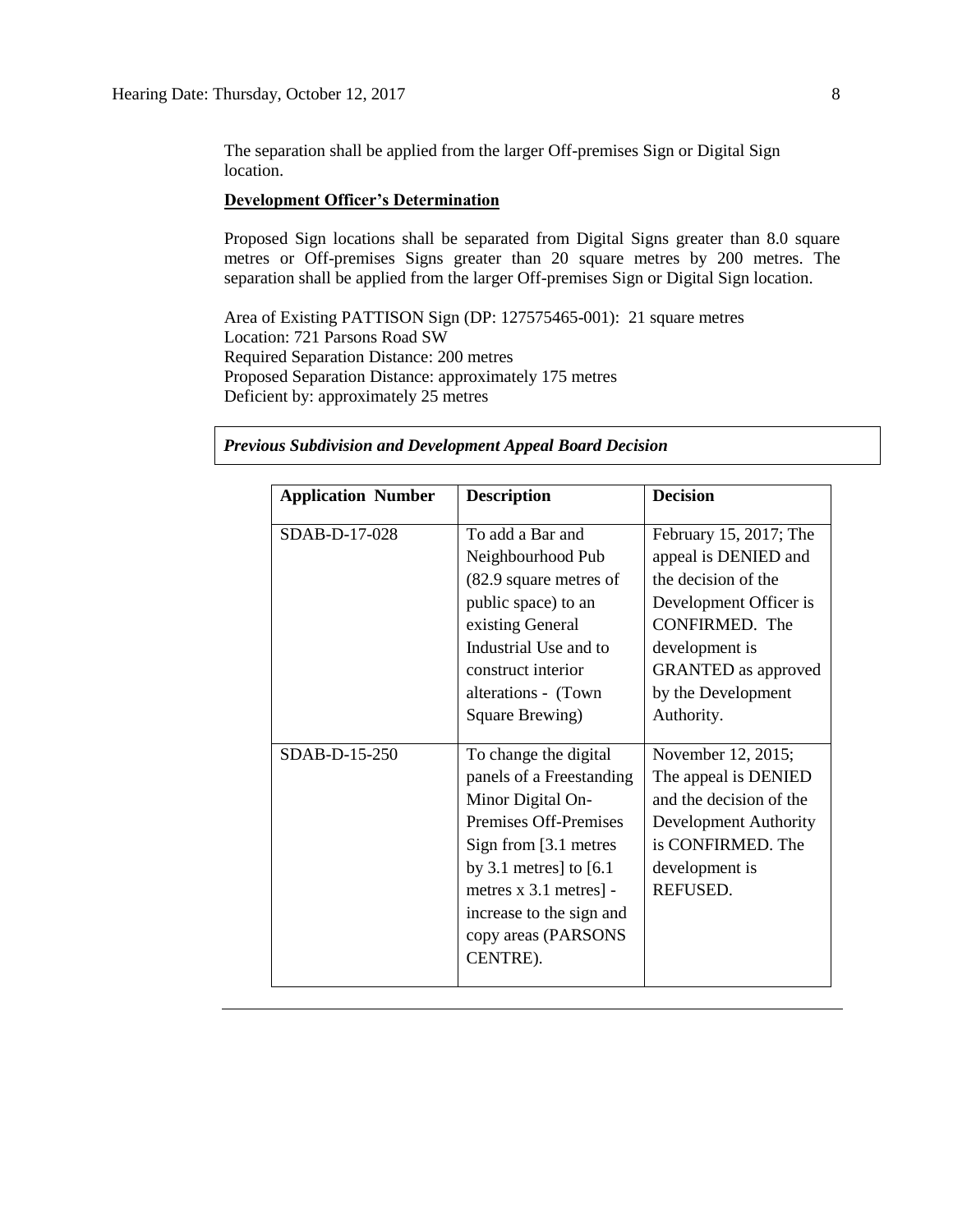### Notice to Applicant/Appellant

Provincial legislation requires that the Subdivision and Development Appeal Board issue its official decision in writing within fifteen days of the conclusion of the hearing. Bylaw No. 11136 requires that a verbal announcement of the Board's decision shall be made at the conclusion of the hearing of an appeal, but the verbal decision is not final nor binding on the Board until the decision has been given in writing in accordance with the *Municipal Government Act*.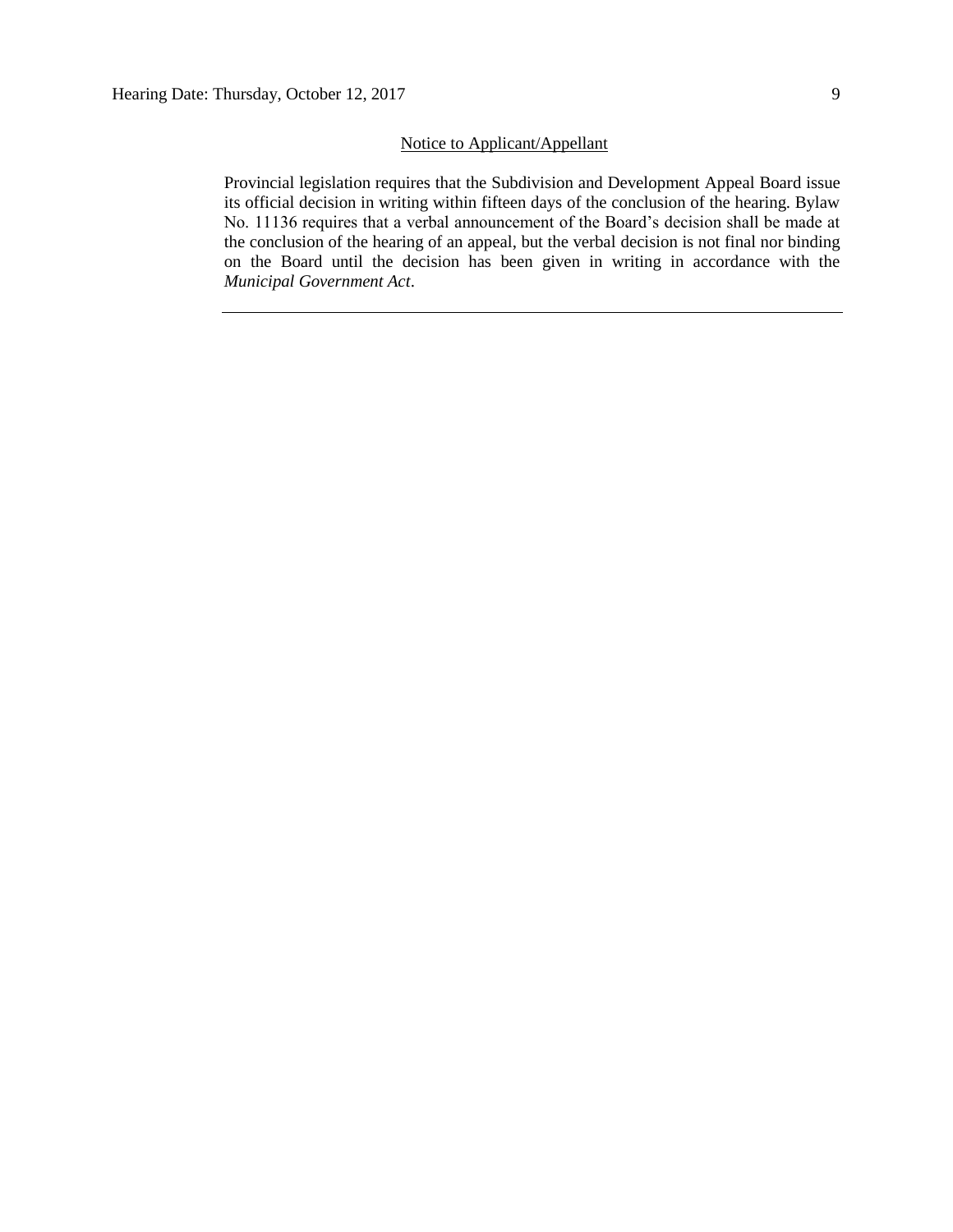| <b>Imónton</b>                                                                                                                                                                                                                                        | Project Number: 246876876-001<br><b>Application Date:</b><br>MAY 02, 2017 |  |  |  |  |  |
|-------------------------------------------------------------------------------------------------------------------------------------------------------------------------------------------------------------------------------------------------------|---------------------------------------------------------------------------|--|--|--|--|--|
|                                                                                                                                                                                                                                                       | Printed:<br>September 19, 2017 at 1:16 PM<br>$1$ of $2$<br>Page:          |  |  |  |  |  |
| <b>Application for</b>                                                                                                                                                                                                                                |                                                                           |  |  |  |  |  |
| <b>Sign Combo Permit</b>                                                                                                                                                                                                                              |                                                                           |  |  |  |  |  |
| This document is a Development Permit Decision for the development application described below.                                                                                                                                                       |                                                                           |  |  |  |  |  |
| <b>Applicant</b>                                                                                                                                                                                                                                      | Property Address(es) and Legal Description(s)<br>2951 - ELLWOOD DRIVE SW  |  |  |  |  |  |
|                                                                                                                                                                                                                                                       | Plan 1024895 Unit 33                                                      |  |  |  |  |  |
|                                                                                                                                                                                                                                                       | Location(s) of Work                                                       |  |  |  |  |  |
|                                                                                                                                                                                                                                                       | Entryway: 2951 - ELLWOOD DRIVE SW                                         |  |  |  |  |  |
|                                                                                                                                                                                                                                                       | Building: 2951 - ELLWOOD DRIVE SW                                         |  |  |  |  |  |
| <b>Scope of Application</b>                                                                                                                                                                                                                           |                                                                           |  |  |  |  |  |
| To install (1) Freestanding Minor Digital On-premises Off-premises Sign (2 digital panels 6.1m x 3.0m facing N/S)<br>(PATTISON-PARSONS CENTRE) and remove (1) existing Freestanding Minor Digital On-premises Off-premises Sign DP:<br>073174988-004. |                                                                           |  |  |  |  |  |
| <b>Permit Details</b>                                                                                                                                                                                                                                 |                                                                           |  |  |  |  |  |
|                                                                                                                                                                                                                                                       |                                                                           |  |  |  |  |  |
| ASA Sticker No./Name of Engineer:<br>Construction Value: 100000                                                                                                                                                                                       | Class of Permit:<br><b>Expiry Date:</b>                                   |  |  |  |  |  |
|                                                                                                                                                                                                                                                       |                                                                           |  |  |  |  |  |
| Fascia Off-premises Sign: 0                                                                                                                                                                                                                           | Freestanding Off-premises Sign: 0                                         |  |  |  |  |  |
| Fascia On-premises Sign: 0                                                                                                                                                                                                                            | Freestanding On-premises Sign: 0                                          |  |  |  |  |  |
| Roof Off-premises Sign: 0                                                                                                                                                                                                                             | Projecting Off-premises Sign: 0                                           |  |  |  |  |  |
| Roof On-premises Sign: 0                                                                                                                                                                                                                              | Projecting On-premises Sign: 0                                            |  |  |  |  |  |
| Minor Digital On-premises Sign: 0                                                                                                                                                                                                                     | Replacement Panel on Existing Sign: 0                                     |  |  |  |  |  |
| Minor Digital Off-premises Sign: 2                                                                                                                                                                                                                    | Comprehensive Sign Design: 0                                              |  |  |  |  |  |
| Minor Digital On/Off-premises Sign: 0                                                                                                                                                                                                                 | Major Digital Sign: 0                                                     |  |  |  |  |  |
| I/We certify that the above noted details are correct.                                                                                                                                                                                                |                                                                           |  |  |  |  |  |
| Applicant signature:                                                                                                                                                                                                                                  |                                                                           |  |  |  |  |  |
| <b>Development Application Decision</b><br>Refused                                                                                                                                                                                                    |                                                                           |  |  |  |  |  |
|                                                                                                                                                                                                                                                       |                                                                           |  |  |  |  |  |
|                                                                                                                                                                                                                                                       |                                                                           |  |  |  |  |  |
|                                                                                                                                                                                                                                                       |                                                                           |  |  |  |  |  |
|                                                                                                                                                                                                                                                       |                                                                           |  |  |  |  |  |
|                                                                                                                                                                                                                                                       |                                                                           |  |  |  |  |  |
|                                                                                                                                                                                                                                                       |                                                                           |  |  |  |  |  |
|                                                                                                                                                                                                                                                       |                                                                           |  |  |  |  |  |
|                                                                                                                                                                                                                                                       |                                                                           |  |  |  |  |  |
|                                                                                                                                                                                                                                                       |                                                                           |  |  |  |  |  |
|                                                                                                                                                                                                                                                       |                                                                           |  |  |  |  |  |
|                                                                                                                                                                                                                                                       |                                                                           |  |  |  |  |  |
|                                                                                                                                                                                                                                                       |                                                                           |  |  |  |  |  |
|                                                                                                                                                                                                                                                       |                                                                           |  |  |  |  |  |
| THIS IS NOT A PERMIT                                                                                                                                                                                                                                  |                                                                           |  |  |  |  |  |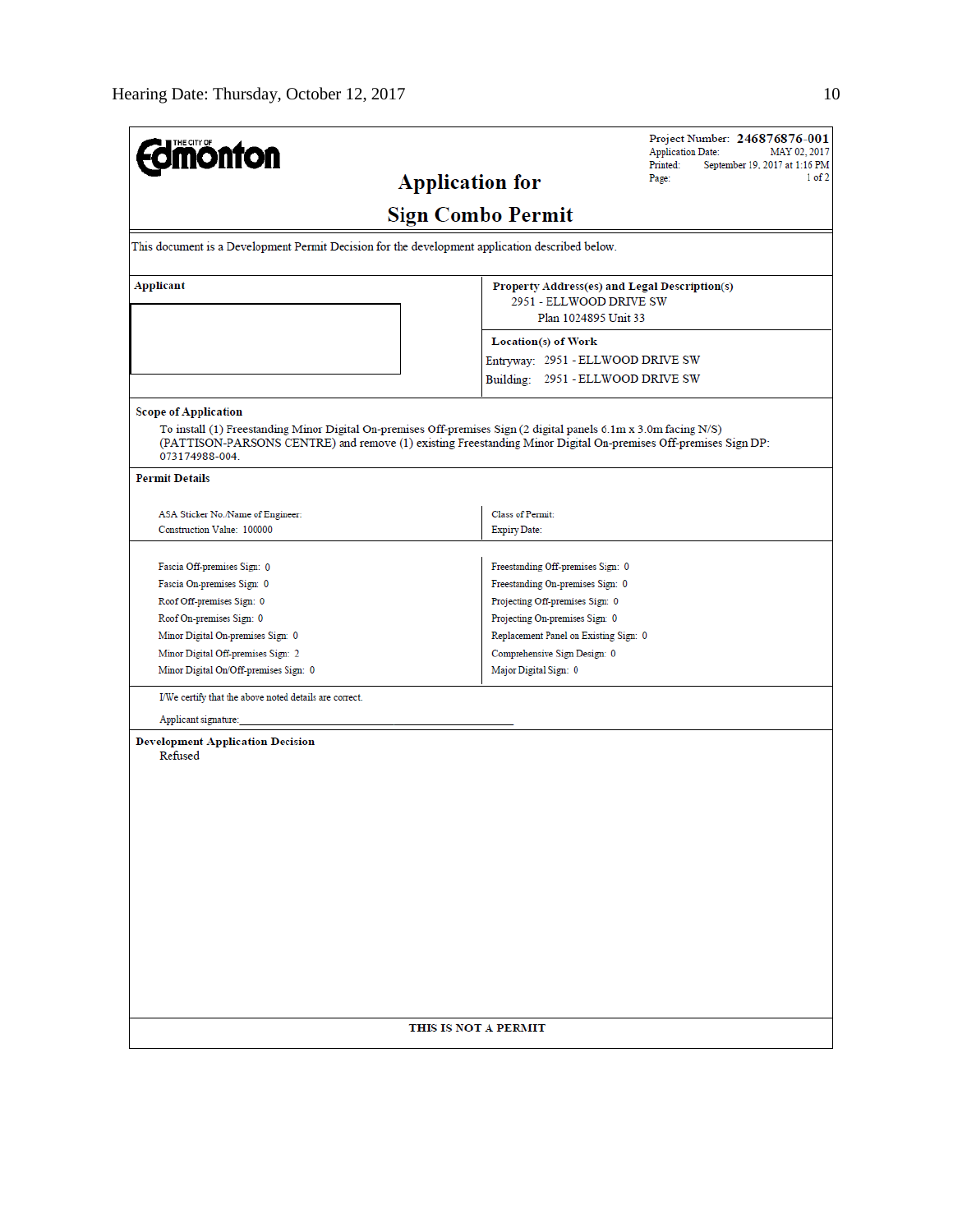| <b>monton</b>                                                                                                                                                                                                              |                                                                                |                                                                       |                                              | Project Number: 246876876-001<br><b>Application Date:</b><br>MAY 02, 2017                                                                                                                                                                                             |
|----------------------------------------------------------------------------------------------------------------------------------------------------------------------------------------------------------------------------|--------------------------------------------------------------------------------|-----------------------------------------------------------------------|----------------------------------------------|-----------------------------------------------------------------------------------------------------------------------------------------------------------------------------------------------------------------------------------------------------------------------|
|                                                                                                                                                                                                                            |                                                                                | <b>Application for</b>                                                |                                              | Printed:<br>September 19, 2017 at 1:16 PM<br>$2$ of $2$<br>Page:                                                                                                                                                                                                      |
|                                                                                                                                                                                                                            |                                                                                | <b>Sign Combo Permit</b>                                              |                                              |                                                                                                                                                                                                                                                                       |
| <b>Reason for Refusal</b><br>Off-premises Signs. The Development Authority has determined Sign Schedule 59F shall apply.                                                                                                   |                                                                                |                                                                       |                                              | Minor Digital On-premises Off-premises Signs are a Discretionary Use (Reference Section 930.4(3)(33) in the (EIB) Ellerslie<br>Industrial Business Zone, which references Sign Schedule 59J. Sign Schedule 59J does not address Minor Digital On-premises             |
| The reasons for refusal are as follows:                                                                                                                                                                                    |                                                                                |                                                                       |                                              |                                                                                                                                                                                                                                                                       |
| defined in the Ellerslie Area Structure Plan. (Reference Section 930.4(4)(3)).<br>Proposed Setback: 0.13 m<br>Deficient by: 5.87 m                                                                                         |                                                                                |                                                                       |                                              | 1) A minimum Setback of 6.0 m shall be required where any lot line of a Site abuts a public roadway, other than a Lane, abuts the<br>property line of a Commercial Zone, a Residential Zone, a storm water management facility or the private open space corridor, as |
| Proposed Sign is 18.3m2<br>Proposed Sign Area (Digital Copy): 18.3 m2<br>Required Setback in EIB and IB Zones: 6.0 m<br>Proposed Setback: 0.13 m<br>Deficient by: 5.87 m                                                   |                                                                                |                                                                       |                                              | 2) Proposed Signs with an Area greater than 8.0 m2 shall not be located within any Setback; (Reference Section 59F.3(6)(j))                                                                                                                                           |
| 200m. The separation shall be applied from the larger Off-premises Sign or Digital Sign location.                                                                                                                          |                                                                                |                                                                       |                                              | 3) Proposed Sign locations shall be separated from Digital Signs greater than 8.0m2 or Off-premises Signs greater than 20m2 by                                                                                                                                        |
| Area of Existing PATTISON Sign (DP: 127575465-001): 21 m2<br>Location: 721 Parsons Road SW<br>Required Separation Distance: 200 m<br>Proposed Separation Distance: approximately 175 m<br>Deficient by: approximately 25 m |                                                                                |                                                                       |                                              |                                                                                                                                                                                                                                                                       |
| <b>Rights of Appeal</b><br>Chapter 24, Section 683 through 689 of the Municipal Government Amendment Act.                                                                                                                  |                                                                                |                                                                       |                                              | The Applicant has the right of appeal within 14 days of receiving notice of the Development Application Decision, as outlined in                                                                                                                                      |
| Issue Date: Sep 07, 2017                                                                                                                                                                                                   |                                                                                | Development Authority: NOORMAN, BRENDA                                |                                              | Signature:                                                                                                                                                                                                                                                            |
| Fees<br><b>Safety Codes Fee</b><br>Sign Dev Appl Fee - Digital Signs<br>Sign Building Permit Fee<br><b>Total GST Amount:</b><br>Totals for Permit:                                                                         | <b>Fee Amount</b><br>\$40.00<br>\$884.00<br>\$1,000.00<br>\$0.00<br>\$1,924.00 | <b>Amount Paid</b><br>\$40.00<br>\$884.00<br>\$1,000.00<br>\$1,924.00 | Receipt#<br>04120109<br>04120109<br>04120109 | <b>Date Paid</b><br>May 12, 2017<br>May 12, 2017<br>May 12, 2017                                                                                                                                                                                                      |
|                                                                                                                                                                                                                            |                                                                                |                                                                       |                                              |                                                                                                                                                                                                                                                                       |
|                                                                                                                                                                                                                            |                                                                                | THIS IS NOT A PERMIT                                                  |                                              |                                                                                                                                                                                                                                                                       |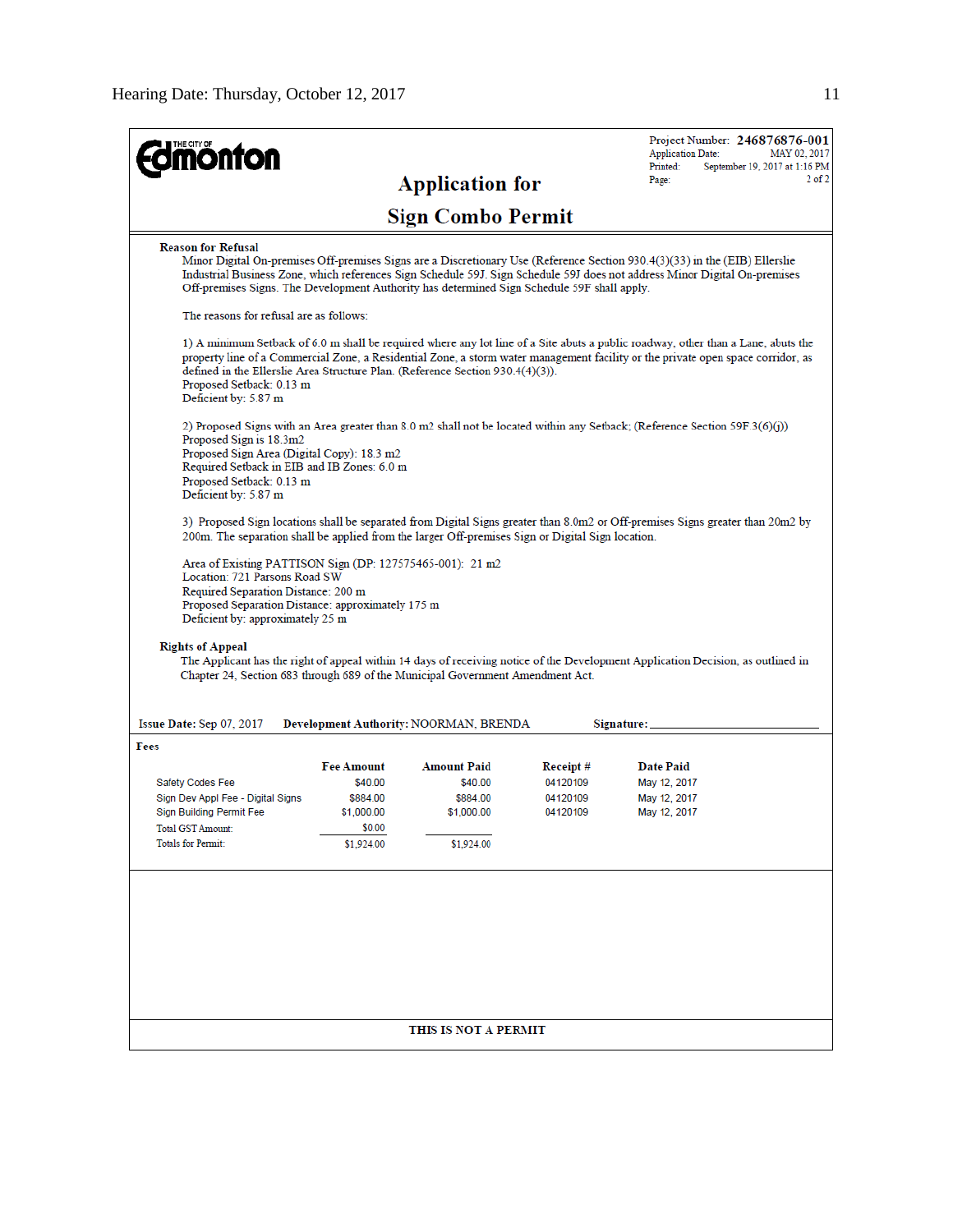

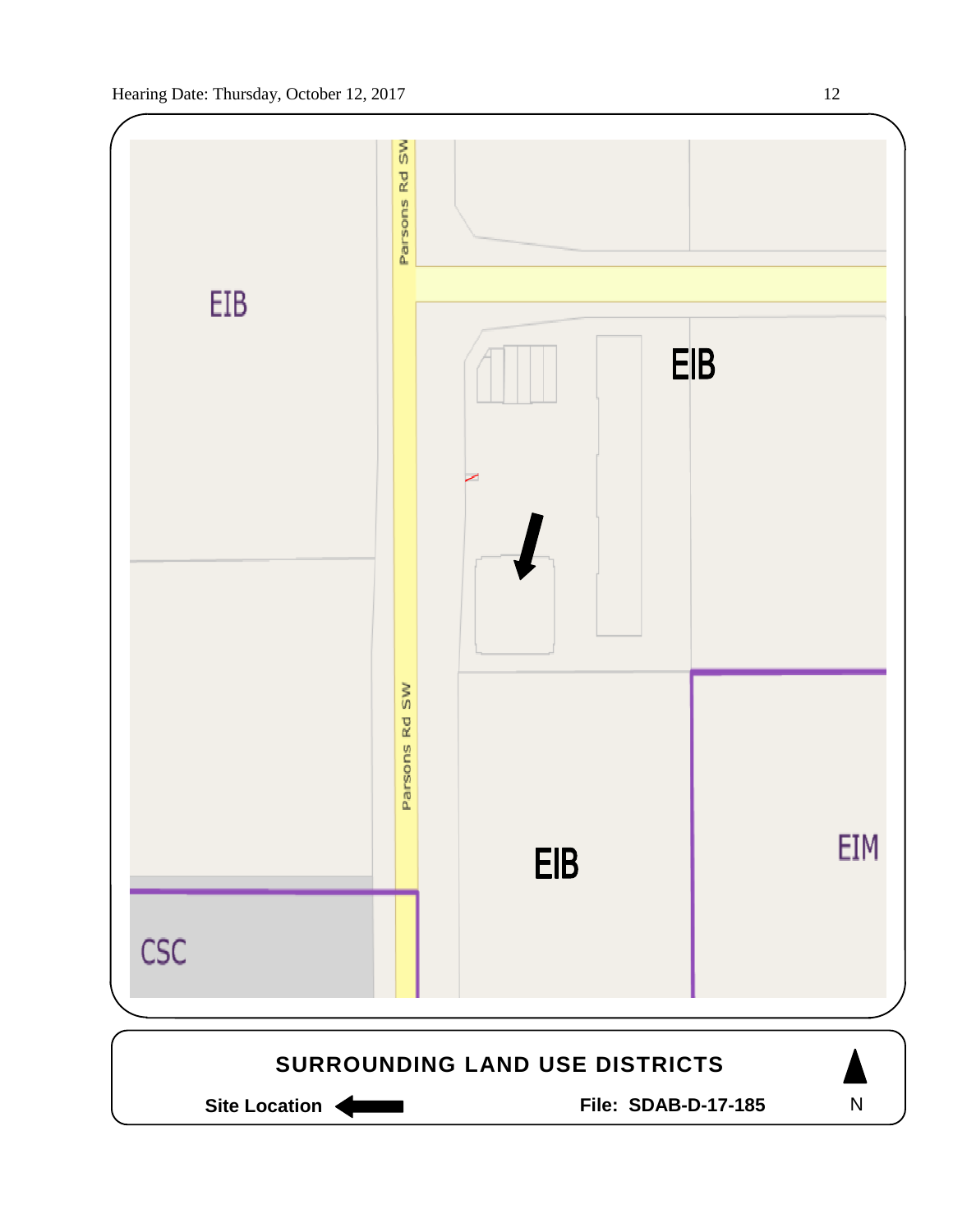| <u>ITEM II: 11:00 A.M.</u> |                                                        | FILE: SDAB-D-17-186                                  |
|----------------------------|--------------------------------------------------------|------------------------------------------------------|
|                            | AN APPEAL FROM THE DECISION OF THE DEVELOPMENT OFFICER |                                                      |
|                            | <b>APPELLANT:</b>                                      |                                                      |
|                            | <b>APPLICATION NO.:</b>                                | 188393939-005                                        |
|                            | <b>APPLICATION TO:</b>                                 | <b>Construct 5 Dwellings of Apartment</b><br>Housing |
|                            | <b>DECISION OF THE</b><br>DEVELOPMENT AUTHORITY:       | Refused                                              |
|                            | <b>DECISION DATE:</b>                                  | August 31, 2017                                      |
|                            | <b>DATE OF APPEAL:</b>                                 | September 19, 2017                                   |
|                            | MUNICIPAL DESCRIPTION<br>OF SUBJECT PROPERTY:          | 8523 - 106A Street NW                                |
|                            | <b>LEGAL DESCRIPTION:</b>                              | Plan I12 Blk C Lot 24                                |
|                            | ZONE:                                                  | (RA7) Low Rise Apartment Zone                        |
|                            | <b>OVERLAY:</b>                                        | Medium Scale Residential Infill Overlay              |
|                            | <b>STATUTORY PLAN:</b>                                 | Garneau Area Redevelopment Plan                      |
|                            |                                                        |                                                      |

# *Grounds for Appeal*

The Appellant provided the following reasons for appealing the decision of the Development Authority:

We are solicitors for FYZ River West Homes Ltd., the Applicant in the above noted matter. Our clients'' development Permit application has been refused. On behalf of our clients, we hereby appeal the refusal on the following grounds:

- 1. The proposed development is a permitted us in the RA7 zone and consistent with the general purpose of the RA7 zone;
- 2. The proposed development is appropriate at the subject location;
- 3. The proposed development will not have any material adverse effect on the use, enjoyment and value of neighbouring properties or the amenities of the neighbourhood;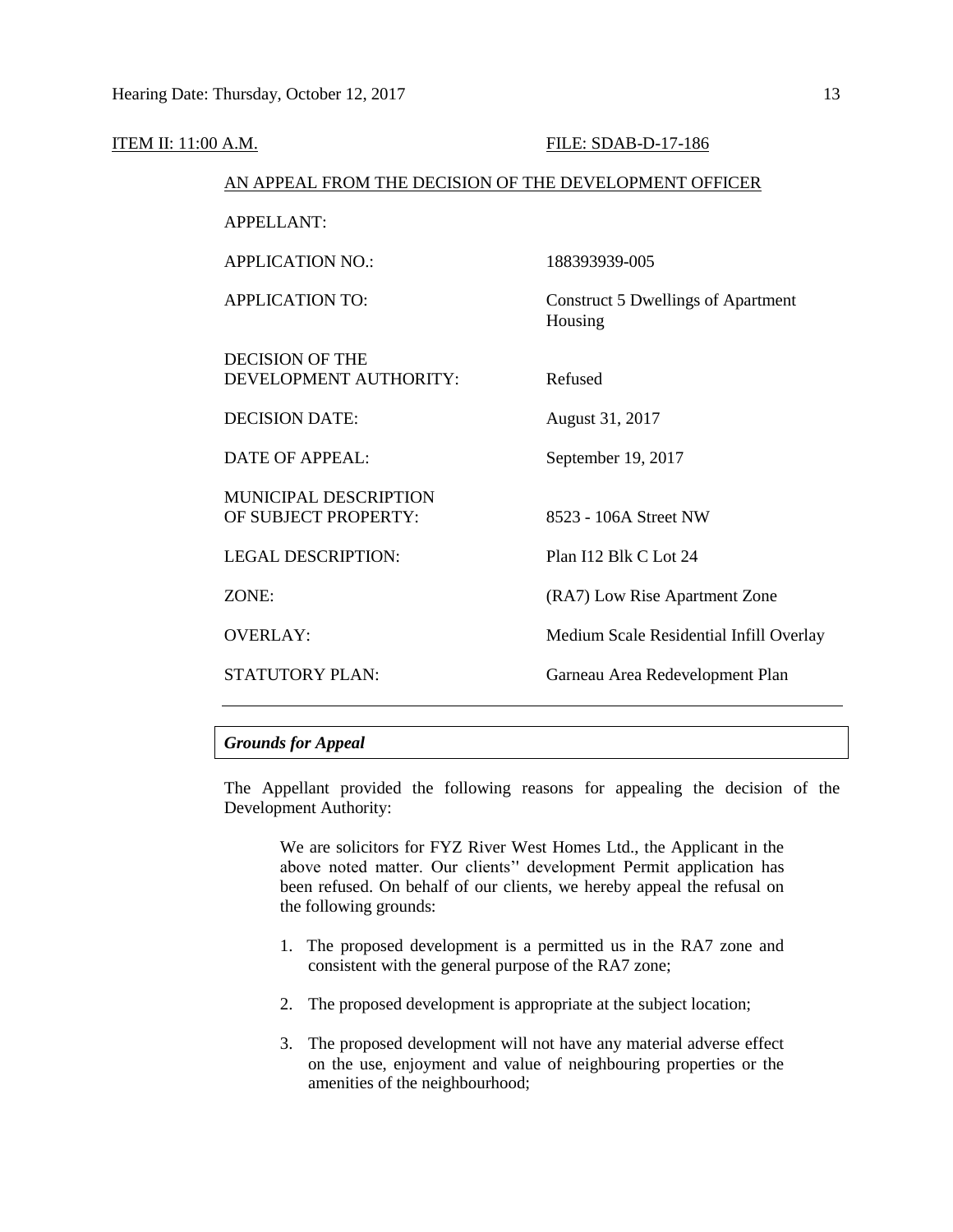4. Such further and other reasons may be presented at the hearing of this appeal.

#### *General Matters*

The *Municipal Government Act*, RSA 2000, c M-26 states the following:

#### **Grounds for Appeal**

**685(1)** If a development authority

- (a) fails or refuses to issue a development permit to a person,
- (b) issues a development permit subject to conditions, or
- (c) issues an order under section 645,

the person applying for the permit or affected by the order under section 645 may appeal to the subdivision and development appeal board.

#### **Appeals**

**686(1)** A development appeal to a subdivision and development appeal board is commenced by filing a notice of the appeal, containing reasons, with the board within 14 days,

- (a) in the case of an appeal made by a person referred to in section 685(1), after
	- (i) the date on which the person is notified of the order or decision or the issuance of the development permit, or

…

# **The decision of the Development Officer is dated August 31, 2017 and the Notice of Appeal was filed on September 19, 2017.**

### **Hearing and Decision**

**687(3)** In determining an appeal, the subdivision and development appeal board

…

…

(a.1) must comply with the land use policies and statutory plans and, subject to clause (d), the land use bylaw in effect;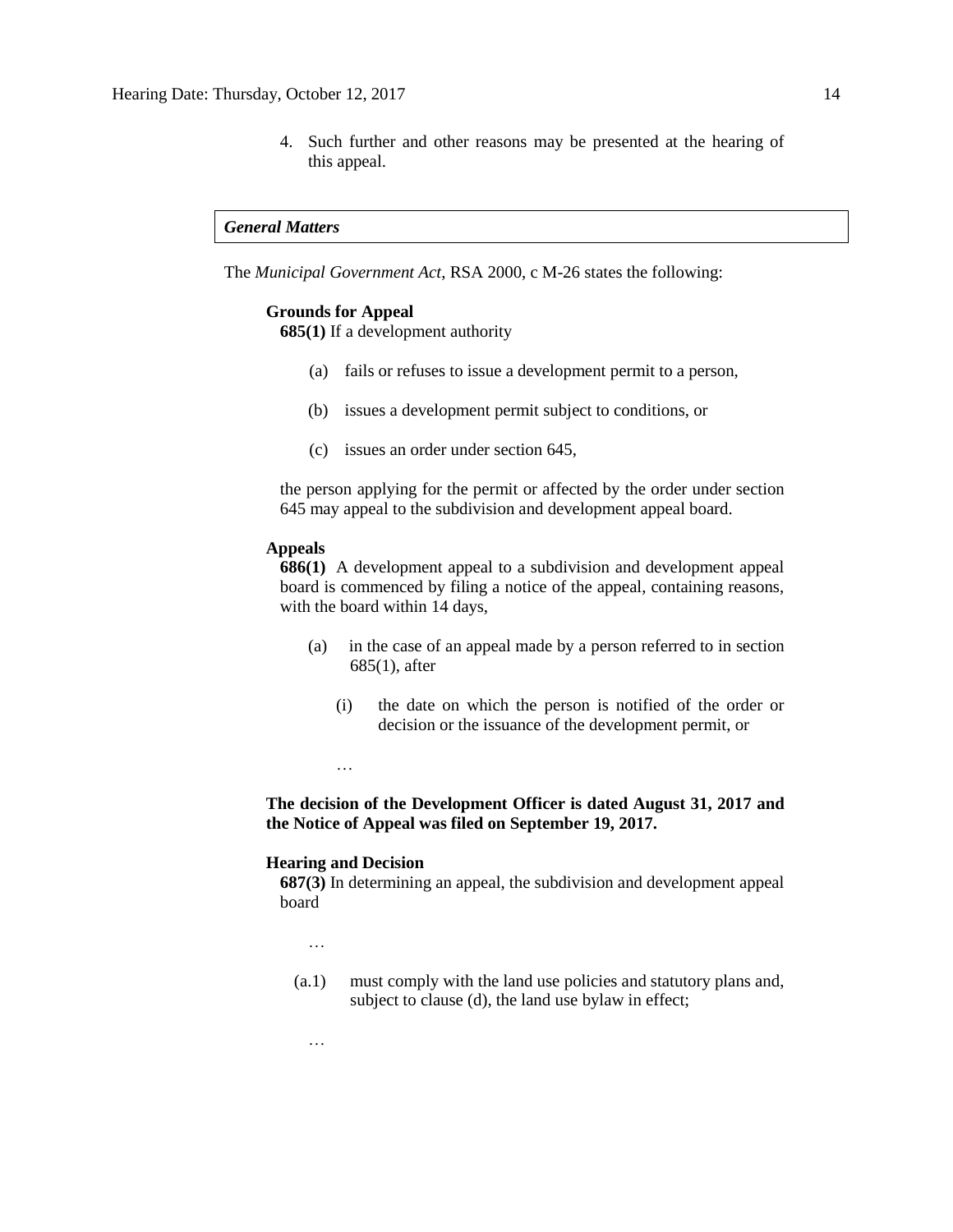- (c) may confirm, revoke or vary the order, decision or development permit or any condition attached to any of them or make or substitute an order, decision or permit of its own;
- (d) may make an order or decision or issue or confirm the issue of a development permit even though the proposed development does not comply with the land use bylaw if, in its opinion,
	- (i) the proposed development would not
		- (A) unduly interfere with the amenities of the neighbourhood, or
		- (B) materially interfere with or affect the use, enjoyment or value of neighbouring parcels of land,

and

(ii) the proposed development conforms with the use prescribed for that land or building in the land use bylaw.

## **General Provisions from the** *Edmonton Zoning Bylaw:*

**It should be noted that the Medium Scale Residential Infill Overlay was amended under Bylaw 18083 and passed by City Council on August 28, 2017. This Bylaw came into effect September 1, 2017. The following provisions from the** *Edmonton Zoning Bylaw* **include the Bylaw 18083 amendments.**

Under section 210.2(1), **Apartment Housing** is a **Permitted Use** in the (RA7) Low Rise Apartment Zone.

Under section 7.2(1), **Apartment Housing** means:

development consisting of one or more Dwellings contained within a building in which the Dwellings are arranged in any horizontal or vertical configuration, which does not conform to the definition of any other Residential Use.

Under section 6.1(31), **Dwelling** means:

a self contained unit comprised of one or more rooms accommodating sitting, sleeping, sanitary facilities, and a principal kitchen for food preparation, cooking, and serving. A Dwelling is used permanently or semi-permanently as a residence for a single Household.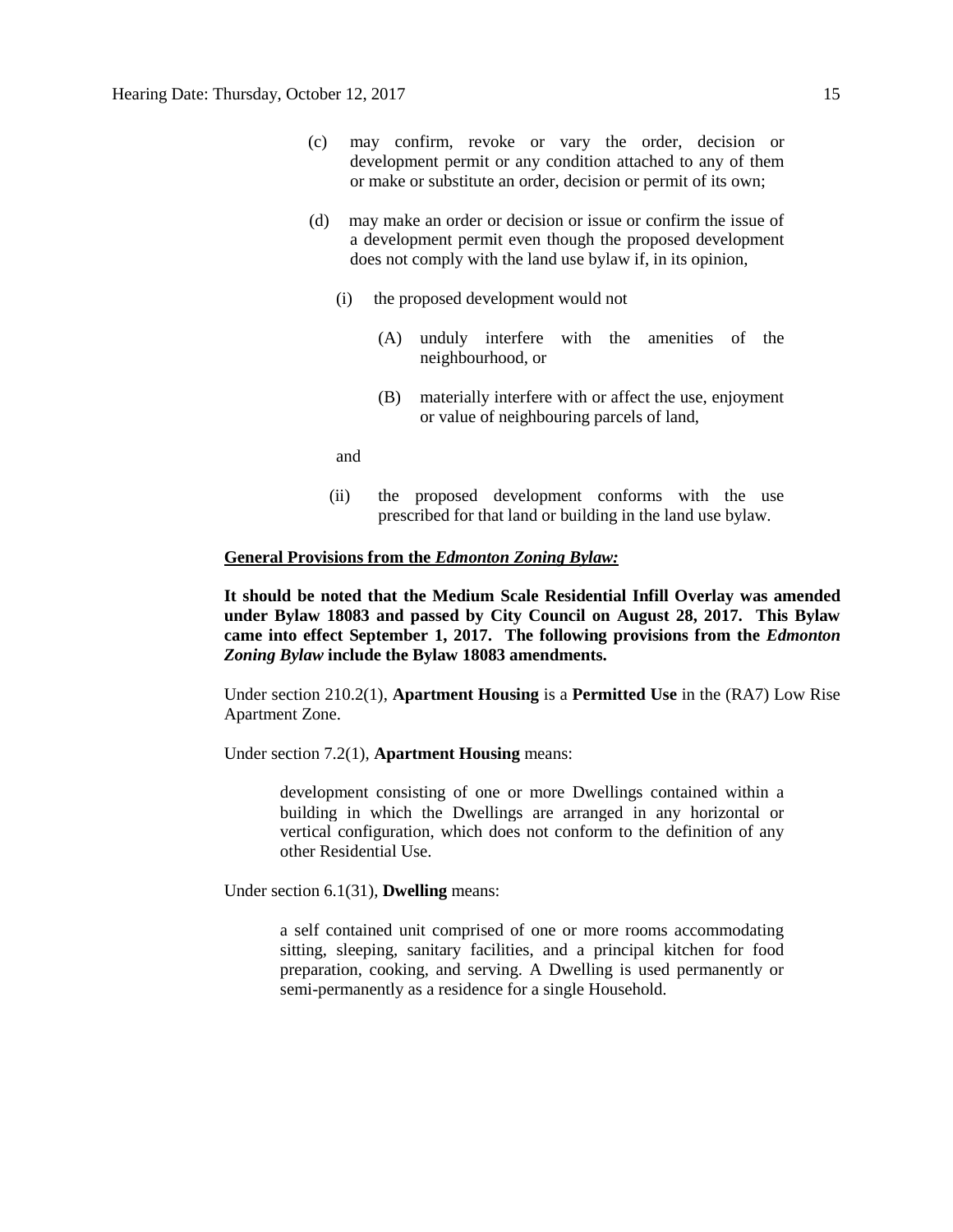Section 823.1 states that the **General Purpose** of the **Medium Scale Residential Infill Overlay** is:

to accommodate the development of medium-scale infill housing in Edmonton's mature residential neighbourhoods in a manner that ensures compatibility with adjacent properties while maintaining or enhancing a pedestrian-friendly streetscape.

*Site Requirements*

Section 210.4(3) states "The minimum Site Area shall be  $800 \text{ m}^2$ ."

#### **Development Officer's Determination**

**Section 210.4(2) - Minimum required Site Area is 800m2, proposed is 404m2** [unedited]

Section 210.4(4) states "The minimum Site Width shall be 20.0 m."

## **Development Officer's Determination**

**Section 210.4(3) - Minimum required Site Width is 20.0m, proposed is 10.06m.** [unedited]

#### *Building form*

Section 823.4(1)(a) states "Principal buildings shall front onto a public roadway, other than a Lane."

#### **Development Officer's Determination**

**Section 823.3(1)(a) - Principal building does not front public roadway.** [unedited]

Section 823.4(1)(d) states:

The minimum Side Setback shall be [3.0 m.](javascript:BSSCPopup() except as provided in subsection 823.3(1)(e). Where the Side Yard abuts an arterial road, the minimum Side Setback shall be [4.5 m.](javascript:BSSCPopup() Separation Space and Privacy Zone as outlined in [Section 48](http://webdocs.edmonton.ca/InfraPlan/zoningbylaw/ZoningBylaw/Part1/Development/48__Separation_Space.htm) of this Bylaw shall be reduced to accommodate these Side Setback requirements, except where a Principal Living Room Window faces an interior Side Yard.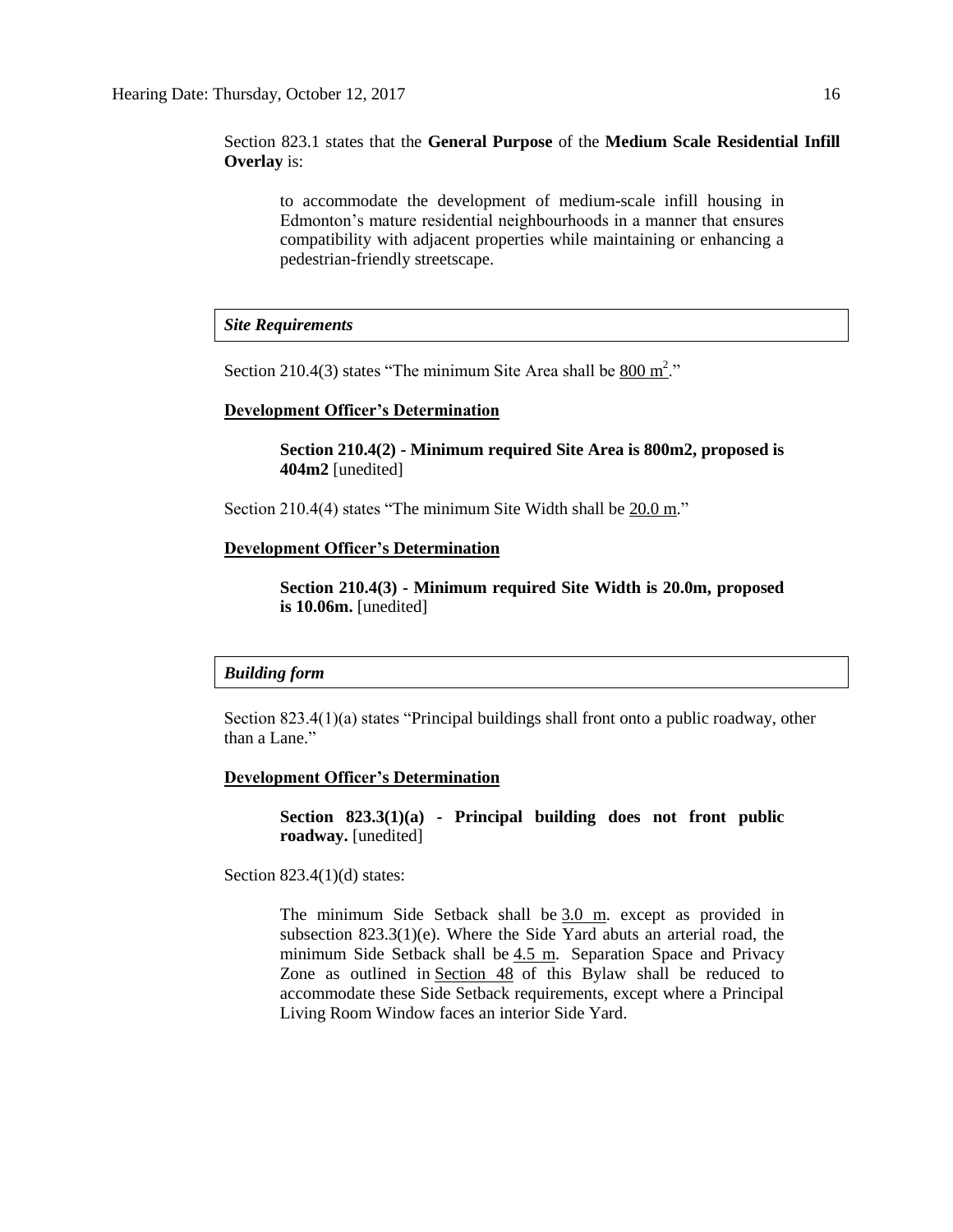Under section 6.1(99), **Side Setback** means:

the distance that a development or a specified portion of it, must be set back from a Side Lot Line. A Side Setback is not a Side Yard, Amenity Space or Separation Space.



## **Development Officer's Determination**

**Section 823.3(1)(d) - The minimum Side Setback is 3.0m, proposed is 1.98m.** [unedited]

# *Building Design*

Section 823.4(2)(a) states "All ground Storey Apartment Dwellings adjacent to a public roadway other than a Lane shall have a private exterior entrance that fronts onto the roadway. Sliding patio doors shall not serve as this entrance."

#### **Development Officer's Determination**

**Section 823.3(2)(a) - All Ground Storey Apartment Dwellings are required to have a private exterior entrance.** [unedited]

Section  $823.4(2)(c)$  states:

Architectural treatment of all facades of the building shall create a unified building exterior. The building shall incorporate design elements to reduce the perceived mass and add architectural interest, including but not limited to:

- i. clear articulation of the façade, using a defined pattern of projections and recessions;
- ii. the use of a variety of exterior building cladding materials and colours; and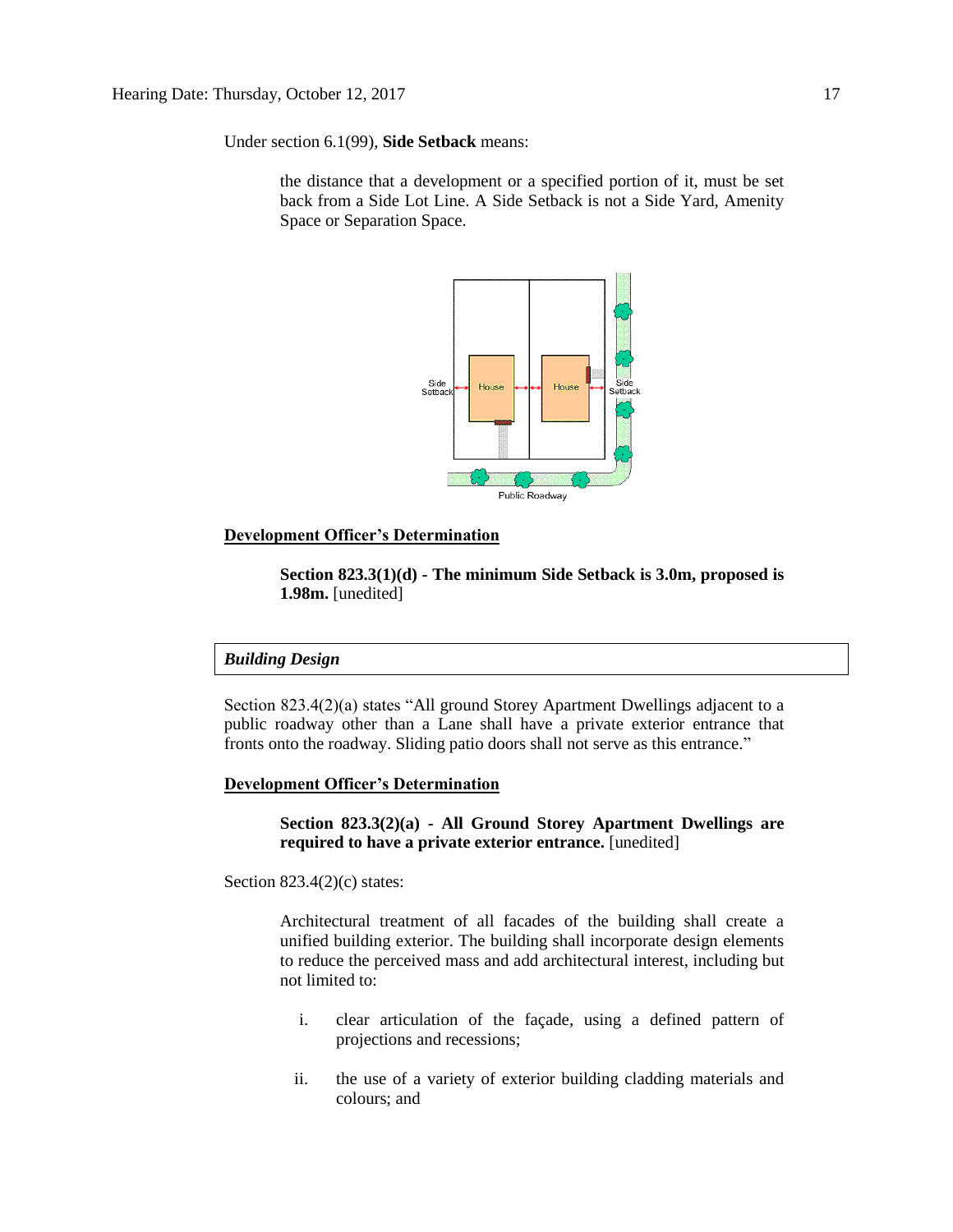iii. a prominent front entrance for Apartment Housing.

Under section 6.1(36), **Façade** means:

the exterior outward face of a building. Typically, the façade of interest is that surface that serves as the front of that building and faces a building's primary street. Buildings on the corner of two streets or a street and an alley present two public façades.

## **Development Officer's Determination**

**Section 823.3(2)(c)(i)&(iii) - The Development Officer is of the opinion that the proposed principal building, according to the submitted plans, does not have any massing or architectural articulation in the facades of any kind.** [unedited]

#### *Amenity Area*

Section 823.4(3) states:

- a. A minimum Private Outdoor Amenity Area of [7.5 m2](javascript:BSSCPopup() shall be provided for each Apartment Housing Dwelling except that for ground Storey Dwellings a minimum of [15.0 m2](javascript:BSSCPopup() of Private Outdoor Amenity Area shall be provided.
- b. Notwithstanding Section 47 of this Bylaw, the Private Outdoor Amenity Area for Apartment Housing Dwellings shall have a minimum width and length of [2.0 m](javascript:BSSCPopup() and may be located within a Front Setback provided that a minimum Setback of [1.0 m](javascript:BSSCPopup() is maintained between the property line and the Private Outdoor Amenity Area.

…

Section 47 states the following with respect to *Private Outdoor Amenity Area*:

- 1. Where required in any Zone, a development shall provide Private Outdoor Amenity Area in accordance with the requirements of the Zone.
- 2. Private Outdoor Amenity Area shall be designed for the occupants of a specific Dwelling, and shall be provided immediately adjacent to, and with direct access from, the Dwelling it is to serve. It shall be landscaped and surfaced for convenient use for outdoor activities.
- 3. Private Outdoor Amenity Area shall be screened in a manner which prevents viewing into a part of it from any adjacent areas at a normal standing eye level.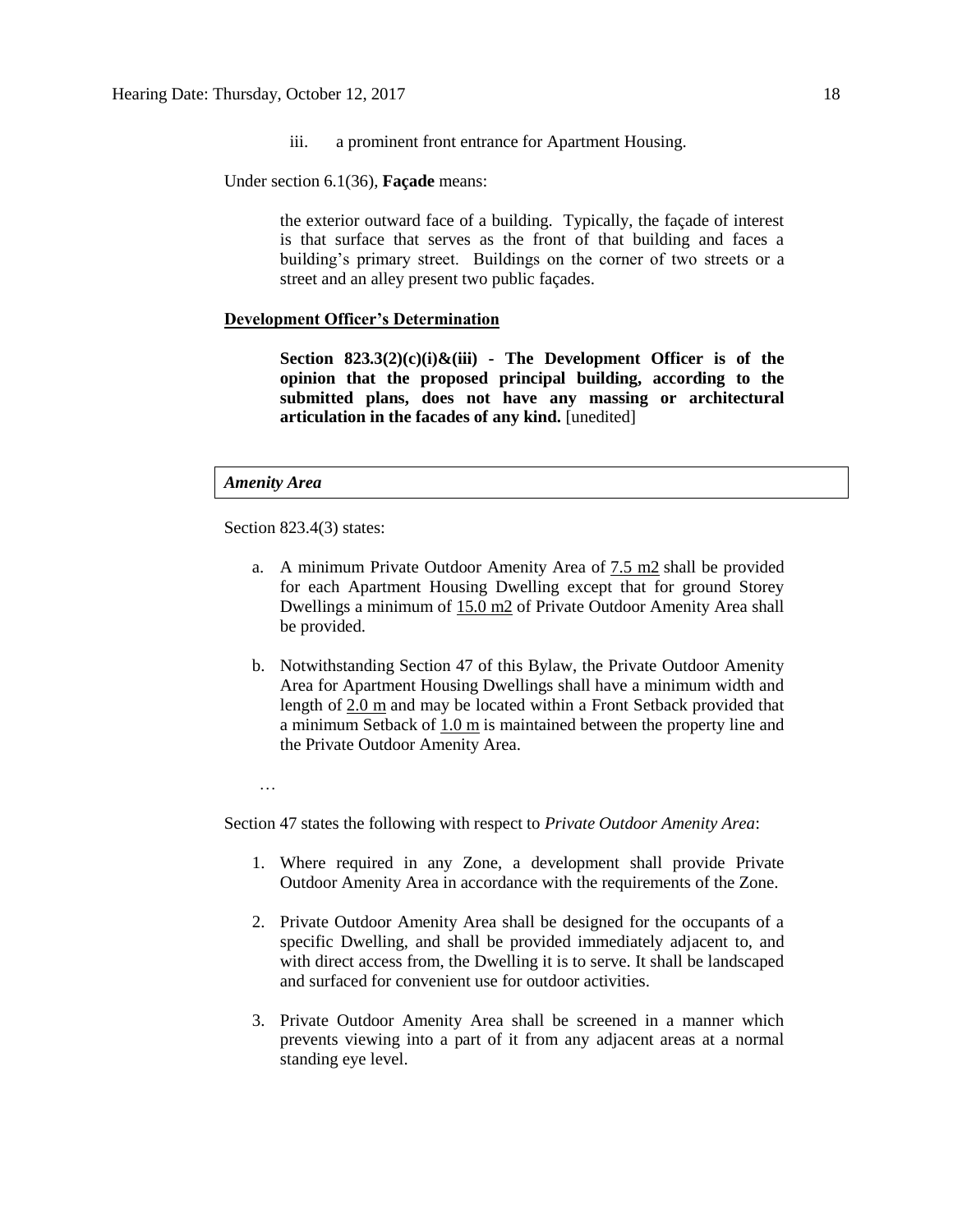When such screening would impair a beneficial outward and open orientation of view, and there is no adverse effect on the privacy of the Private Outdoor Amenity Area, the extent of screening may be reduced.

- 4. Private Outdoor Amenity Area may be provided above Grade, and may be located within any Yard other than a Front Yard.
- 5. Neither the width nor the length of any Private Outdoor Amenity Area shall be less than  $4.0$  m, except that if it is provided above the first Storey the minimum dimensions shall be [3.0](javascript:void(0);) m.
- 6. Private Outdoor Amenity Area may be located within a required Separation Space, but only if the Amenity Area is intended for the use of the Dwelling for which the Separation Space is provided.

Under section 6.1(86), **Private Outdoor Amenity Area** means:

required open space provided and designed for the active or passive recreation and enjoyment of the residents of a particular Dwelling and which is immediately adjacent to and directly accessible from the Dwelling it is to serve;



**Development Officer's Determination**

**Section 823.3(3)(a) - 0 m2 of Private Outdoor Amenity Area as defined in Section 47 is proposed.** [unedited]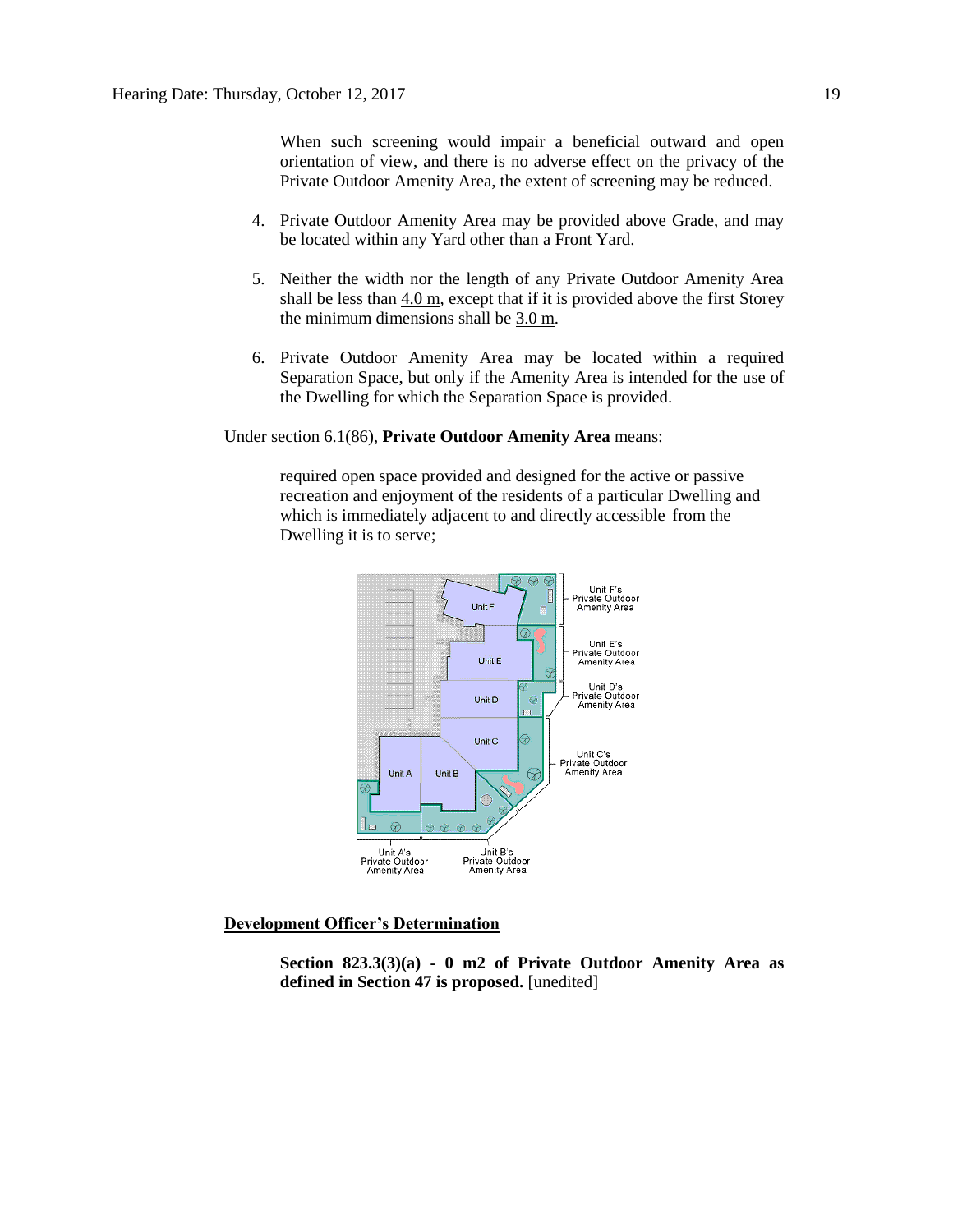## *Community Consultation*

Section 823.6 states the following with respect to *Proposed Variances*:

- 1. When the Development Officer determines that a Development Permit application for the construction of new Apartment Housing or new Stacked Row Housing does not comply with the regulations contained in this Overlay:
	- a. the Development Officer shall send notice to the Recipient Parties specified in Table 823.6(2) to solicit comments directly related to the variance;
	- b. the Development Officer shall not render a decision on the Development Permit application until 21 days after notice has been sent, unless the Development Officer receives feedback from the specified Affected Parties in accordance with Table 823.6(2); and
	- c. the Development Officer shall consider any comments directly related to the proposed variance when determining whether to approve the Development Permit application in accordance with Section 11.2.

| Tier   | Recipient                                                                                                                                                                                                                                                   | Affected                                                                                                                                                                                                                                                             | Regulation                                                                   |
|--------|-------------------------------------------------------------------------------------------------------------------------------------------------------------------------------------------------------------------------------------------------------------|----------------------------------------------------------------------------------------------------------------------------------------------------------------------------------------------------------------------------------------------------------------------|------------------------------------------------------------------------------|
| Number | Parties:                                                                                                                                                                                                                                                    | Parties:                                                                                                                                                                                                                                                             | proposed to                                                                  |
|        |                                                                                                                                                                                                                                                             |                                                                                                                                                                                                                                                                      | be varied                                                                    |
| Tier 1 | The municipal address<br>and assessed owners<br>of land wholly or<br>partly located within a<br>distance of $60.0$ m of<br><b>Site</b><br>of<br>the<br>the<br>proposed development<br>and the President of<br>applicable<br>each<br><b>Community League</b> | municipal<br>The<br>address and assessed<br>land<br>of<br>owners<br>wholly or partly<br>within<br>located<br>a<br>distance of 60.0 m of<br>Site<br>of<br>the<br>the<br>proposed<br>development and the<br>President of each<br>applicable<br><b>Community League</b> | 823.4(1)(a)<br><b>Building</b><br>orientation<br>823.4(2)<br>Building design |
| Tier 2 | The municipal address<br>and assessed owners<br>of land Abutting the<br>directly<br>Site<br>and<br>adjacent across a Lane<br>from the Site of the<br>proposed development<br>and the President of<br>applicable<br>each<br><b>Community League</b>          | The municipal<br>address and assessed<br>of<br>land<br>owners<br>Abutting the Site and<br>directly<br>adjacent<br>across a Lane from<br>Site<br>of<br>the<br>the<br>proposed<br>development                                                                          | $823.4(1)(d) - Side$<br>setback<br>823.4(3)<br><b>Amenity Area</b>           |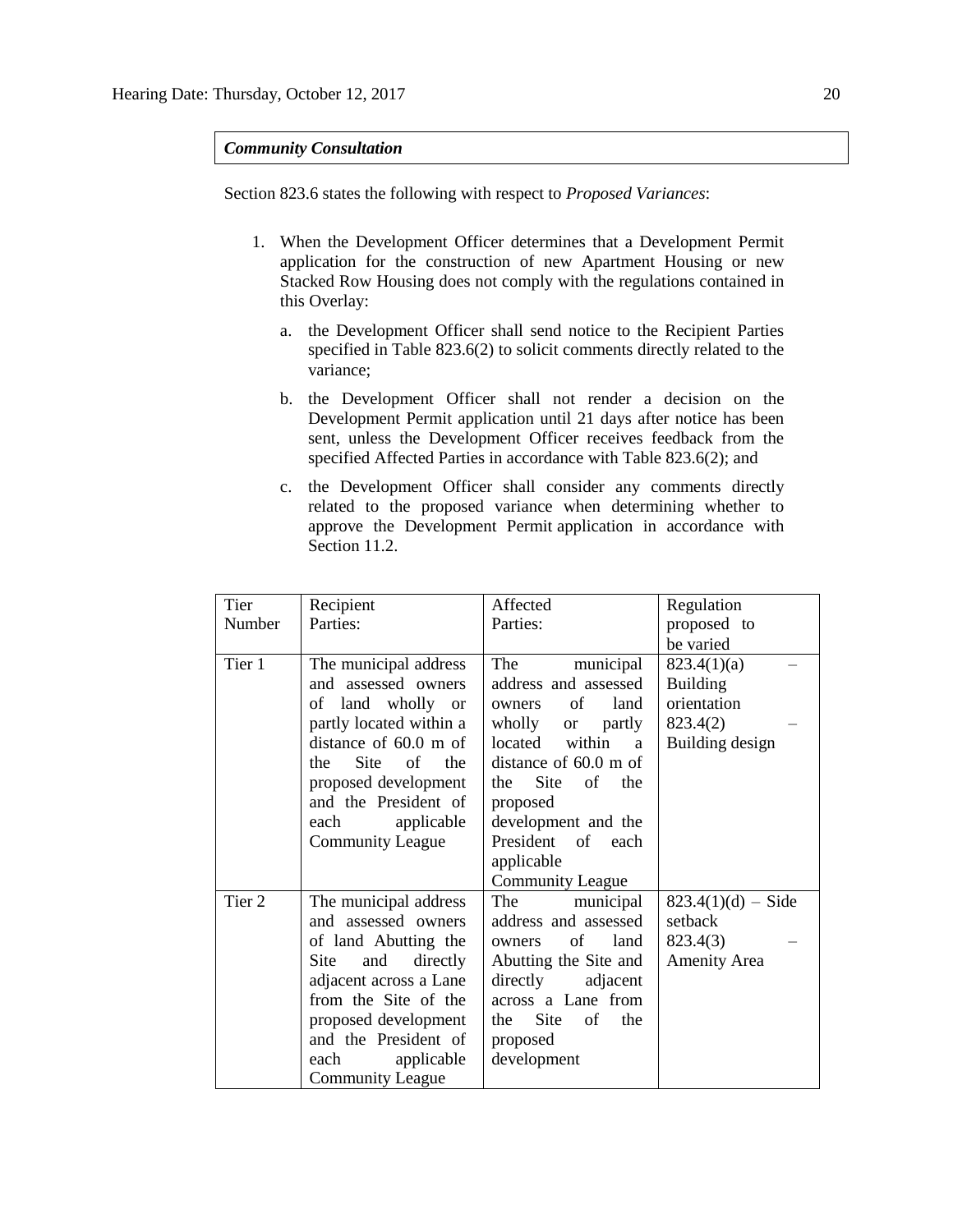## *Parking*

Section 54.2, Schedule  $1(A)(1)$  provides the following with respect to the minimum number of parking spaces required for Apartment Housing:

| Dwelling Size              | Minimum |
|----------------------------|---------|
| Studio                     |         |
| 1 Bedroom Dwelling         |         |
| 2 Bedroom Dwelling         | 1.5     |
| 3 or more Bedroom Dwelling |         |

Visitor parking shall be provided at a minimum rate of 0 visitor parking spaces for the first 7 Dwellings, and 1 visitor parking space per 7 Dwellings thereafter. Visitor parking spaces shall be readily available to the primary building entrance for each multi-unit residential building on Site, and be clearly identified as visitor parking, to the satisfaction of the Development Officer.

# **Development Officer's Determination**

**Section 54.2 - Schedule 1(A) - Required parking has been determined to be 5 Stalls, 3 are proposed.** [unedited]

*Previous Subdivision and Development Appeal Board Decisions*

| <b>SDAB</b> Number   | <b>Application</b>                    | <b>DECISION</b>                                                                                                                                                           |
|----------------------|---------------------------------------|---------------------------------------------------------------------------------------------------------------------------------------------------------------------------|
| <b>SDAB-D-16-255</b> | House (two<br>stories,<br>dwellings). | To construct an Apartment   November 3, 2016; The appeal is<br>5   ALLOWED and the decision of<br>the Development Authority is<br>REVOKED. The development is<br>REFUSED. |

## Notice to Applicant/Appellant

Provincial legislation requires that the Subdivision and Development Appeal Board issue its official decision in writing within fifteen days of the conclusion of the hearing. Bylaw No. 11136 requires that a verbal announcement of the Board's decision shall be made at the conclusion of the hearing of an appeal, but the verbal decision is not final nor binding on the Board until the decision has been given in writing in accordance with the *Municipal Government Act*.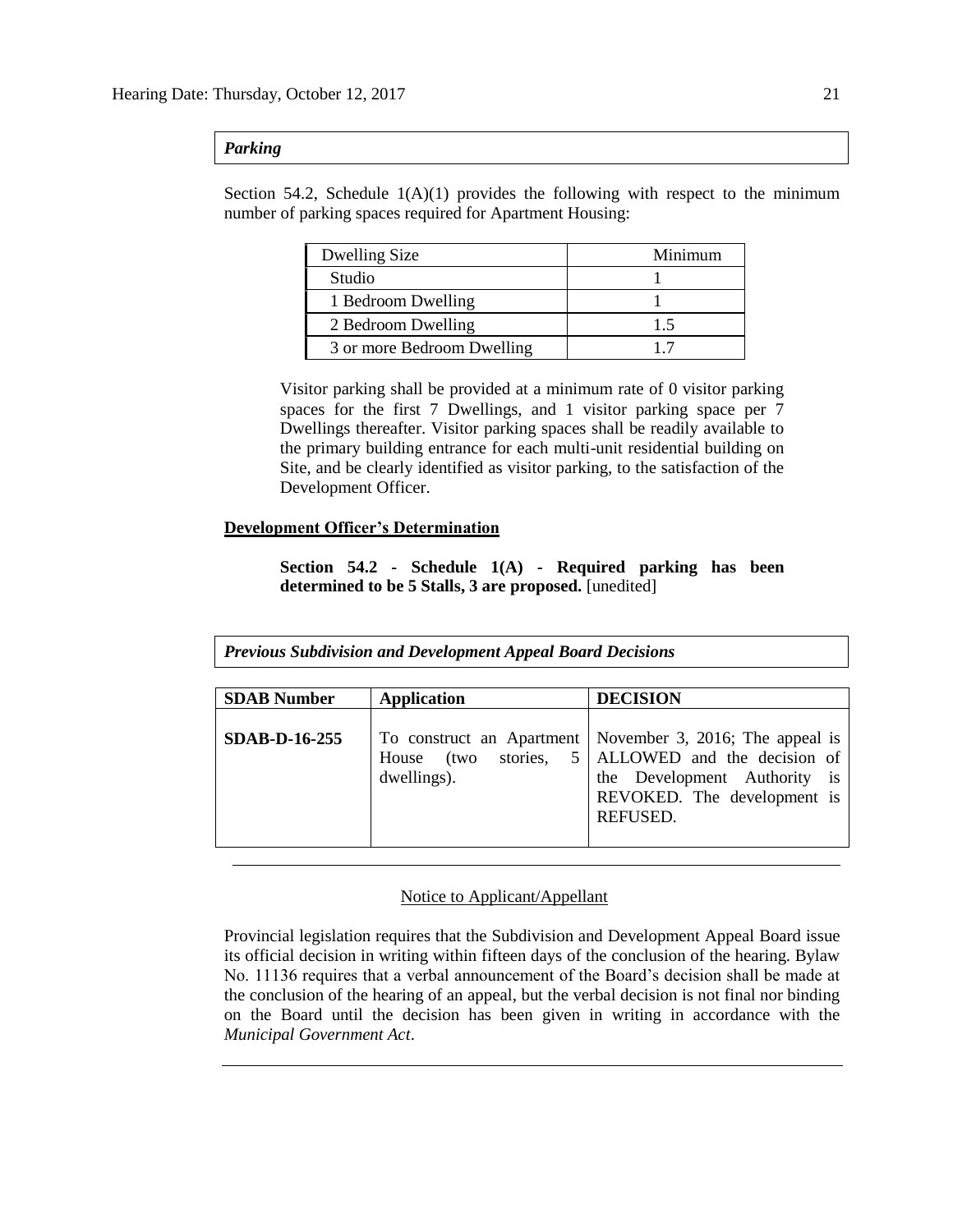| THE CITY OF<br><b>monton</b><br><b>Application for</b>                                                           | Project Number: 188393939-005<br><b>Application Date:</b><br>JUN 29, 2017<br>Printed:<br>September 19, 2017 at 3:55 PM<br>1 of 2<br>Page: |
|------------------------------------------------------------------------------------------------------------------|-------------------------------------------------------------------------------------------------------------------------------------------|
|                                                                                                                  | <b>Major Development Permit</b>                                                                                                           |
| This document is a Development Permit Decision for the development application described below.                  |                                                                                                                                           |
| Applicant                                                                                                        | Property Address(es) and Legal Description(s)<br>8523 - 106A STREET NW<br>Plan I12 Blk C Lot 24                                           |
|                                                                                                                  | Specific Address(es)<br>Entryway: 8523 - 106A STREET NW<br>Building: 8523 - 106A STREET NW                                                |
| Scope of Application<br>To construct 5 Dwellings of Apartment Housing.                                           |                                                                                                                                           |
| <b>Permit Details</b>                                                                                            |                                                                                                                                           |
| Class of Permit:<br>Gross Floor Area (sq.m.): 323<br>New Sewer Service Required: Y<br>Site Area (sq. m.): 404.19 | Contact Person:<br>Lot Grading Needed?: Y<br>NumberOfMainFloorDwellings: 2<br>Stat. Plan Overlay/Annex Area: Garneau                      |
| I/We certify that the above noted details are correct.                                                           |                                                                                                                                           |
| Applicant signature:                                                                                             |                                                                                                                                           |
| <b>Development Application Decision</b><br>Refused                                                               |                                                                                                                                           |
| <b>Reason for Refusal</b><br>Section 210.4(2) - Minimum required Site Area is 800m2, proposed is 404m2           |                                                                                                                                           |
| Section 210.4(3) - Minimum required Site Width is 20.0m, proposed is 10.06m.                                     |                                                                                                                                           |
| Section $823.3(1)(a)$ - Principal building does not front public roadway.                                        |                                                                                                                                           |
| Section $823.3(1)(d)$ - The minimum Side Setback is 3.0m, proposed is 1.98m.                                     |                                                                                                                                           |
| Section 823.3(2)(a) - All Ground Storey Apartment Dwellings are required to have a private exterior entrance.    |                                                                                                                                           |
| submitted plans, does not have any massing or architectural articulation in the facades of any kind.             | Section 823.3(2)(c)(i)&(iii) - The Development Officer is of the opinion that the proposed principal building, according to the           |
| Section 823.3(3)(a) - 0 m2 of Private Outdoor Amenity Area as defined in Section 47 is proposed.                 |                                                                                                                                           |
| Section $54.2$ - Schedule $1(A)$ - Required parking has been determined to be 5 Stalls, 3 are proposed.          |                                                                                                                                           |
| <b>Rights of Appeal</b><br>Chapter 24, Section 683 through 689 of the Municipal Government Amendment Act.        | The Applicant has the right of appeal within 14 days of receiving notice of the Development Application Decision, as outlined in          |
| Development Authority; LEE, CHRISTIAN<br>Is sue Date: Aug 31, 2017                                               |                                                                                                                                           |
|                                                                                                                  | THIS IS NOT A PERMIT                                                                                                                      |
|                                                                                                                  |                                                                                                                                           |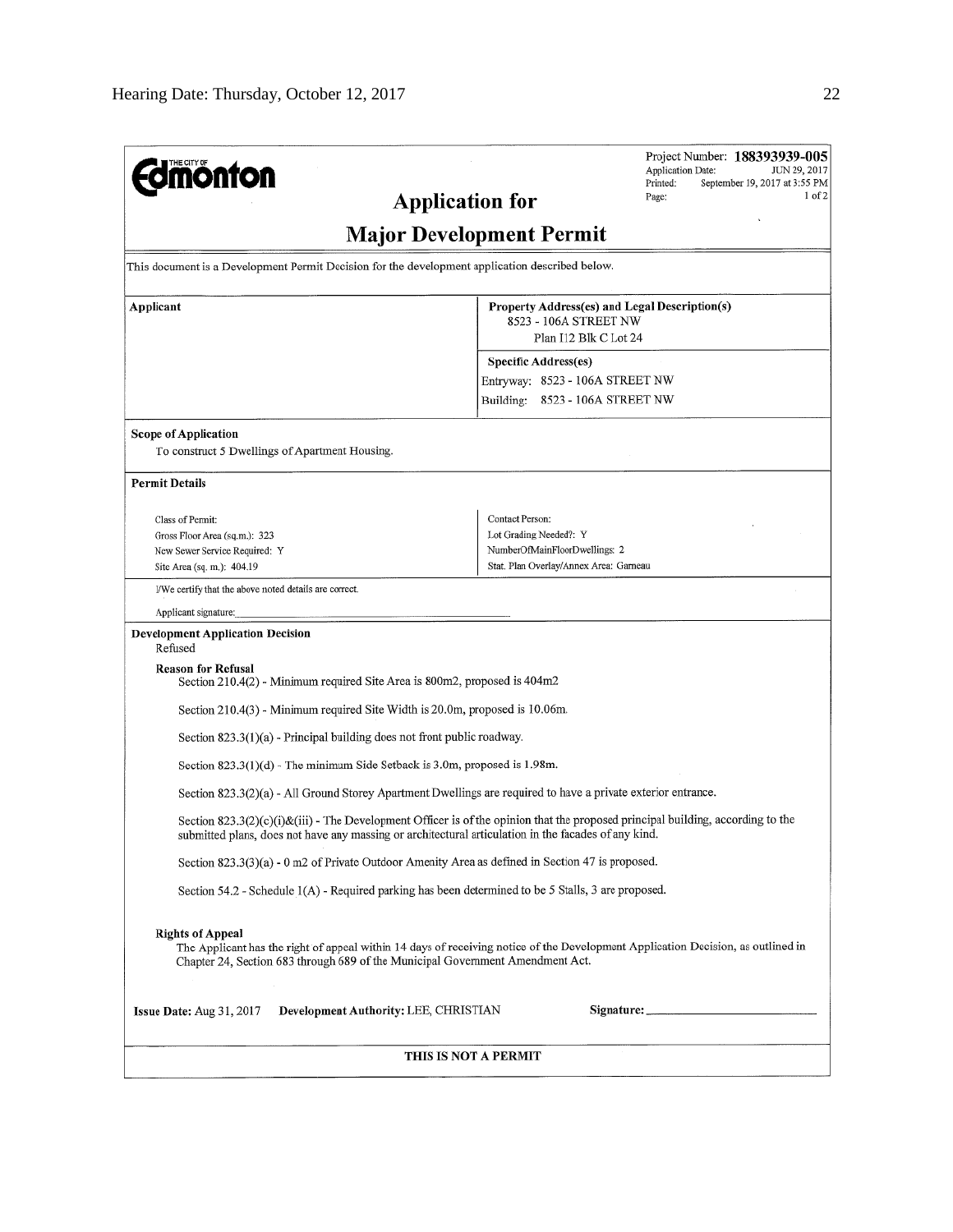| <b>Edmonton</b>                                                                                                                            |                                                          | <b>Application for</b>          |          | Application Date:<br>Printed:<br>Page: | Project Number: 188393939-005<br>JUN 29, 2017<br>September 19, 2017 at 3:55 PM<br>2 of 2 |
|--------------------------------------------------------------------------------------------------------------------------------------------|----------------------------------------------------------|---------------------------------|----------|----------------------------------------|------------------------------------------------------------------------------------------|
|                                                                                                                                            |                                                          | <b>Major Development Permit</b> |          |                                        |                                                                                          |
| Fees                                                                                                                                       | <b>Fee Amount</b>                                        | <b>Amount Paid</b>              | Receipt# | Date Paid                              |                                                                                          |
| Dev. Application Fee # of dwelling<br>units                                                                                                | \$73.00                                                  | \$73.00                         | 04250632 | Jun 29, 2017                           |                                                                                          |
| Major Dev. Application Fee<br>Lot Grading Fee<br>Sanitary Sewer Trunk Fund 2012+<br>Development Permit Inspection Fee<br>Total GST Amount: | \$818.00<br>\$341.00<br>\$5,590.00<br>\$500.00<br>\$0.00 | \$818.00                        | 04250632 | Jun 29, 2017                           |                                                                                          |
| Totals for Permit:<br>$($6,431.00$ outstanding)                                                                                            | \$7,322.00                                               | \$891.00                        |          |                                        |                                                                                          |
|                                                                                                                                            |                                                          |                                 |          |                                        |                                                                                          |
|                                                                                                                                            |                                                          |                                 |          |                                        |                                                                                          |
|                                                                                                                                            |                                                          |                                 |          |                                        |                                                                                          |
|                                                                                                                                            |                                                          |                                 |          |                                        |                                                                                          |
|                                                                                                                                            |                                                          |                                 |          |                                        |                                                                                          |
|                                                                                                                                            |                                                          |                                 |          |                                        |                                                                                          |
|                                                                                                                                            |                                                          |                                 |          |                                        |                                                                                          |
|                                                                                                                                            |                                                          |                                 |          |                                        |                                                                                          |
|                                                                                                                                            |                                                          |                                 |          |                                        |                                                                                          |
|                                                                                                                                            |                                                          |                                 |          |                                        |                                                                                          |
|                                                                                                                                            |                                                          |                                 |          |                                        |                                                                                          |
|                                                                                                                                            |                                                          |                                 |          |                                        |                                                                                          |
|                                                                                                                                            |                                                          |                                 |          |                                        |                                                                                          |
|                                                                                                                                            |                                                          |                                 |          |                                        |                                                                                          |
|                                                                                                                                            |                                                          |                                 |          |                                        |                                                                                          |
|                                                                                                                                            |                                                          |                                 |          |                                        |                                                                                          |
|                                                                                                                                            |                                                          |                                 |          |                                        |                                                                                          |
|                                                                                                                                            |                                                          |                                 |          |                                        |                                                                                          |
|                                                                                                                                            |                                                          |                                 |          |                                        |                                                                                          |
|                                                                                                                                            |                                                          |                                 |          |                                        |                                                                                          |
|                                                                                                                                            |                                                          | THIS IS NOT A PERMIT            |          |                                        |                                                                                          |